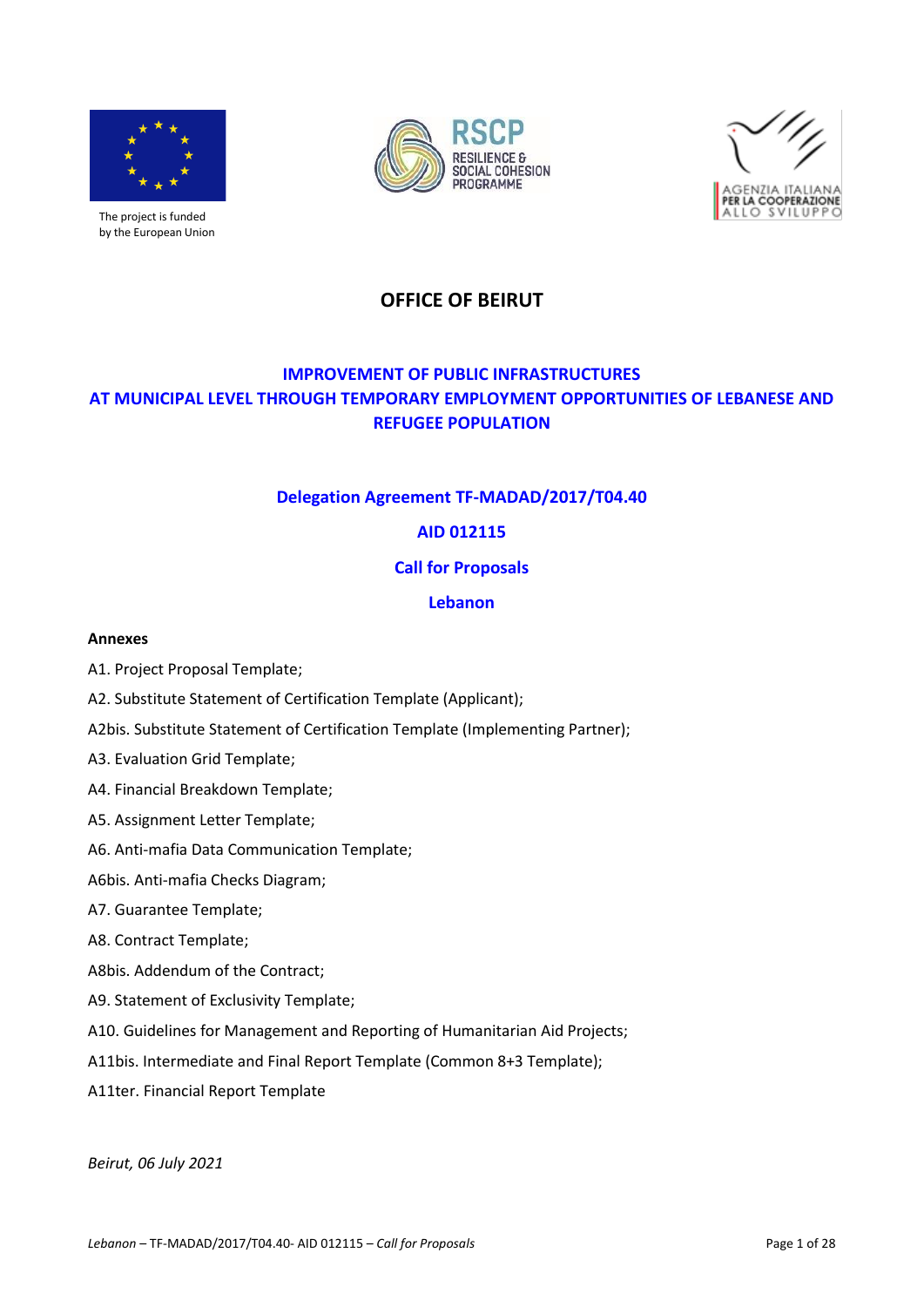Pursuant to art. 19 of the Ministerial Decree (D.M.) 113/2015 as amended, also known as "Statuto" of the Italian Agency for Development Cooperation (*Agenzia Italiana per la Cooperazione allo Sviluppo*, hereinafter "AICS"), through this Call for Proposals AICS Beirut Field Office (hereinafter "AICS Beirut") intends to select LRRD (Linking Relief, Rehabilitation and Development) projects proposed by non-profit organizations.

The call is in the framework of the Madad Trust Fund "Resilience & Social Cohesion Programme (RSCP) - Strengthening the resilience of host communities and Syrian refugees in Lebanon, Jordan and Iraq (Kurdistan)" (Delegation Agreement no. TF-MADAD/2017/T04.40 - AID 012115) which refers to the:

- Agreement between the Directorate Italian Ministry of Foreign Affairs and International Cooperation/Directorate General for Development Cooperation (from now on MAECI/DGCS) and the European Union (from now on EU) signed on 24/12/2014, establishing the EU Regional Trust Fund in response to the Syrian crisis, the "MADAD FUND";
- EU Delegation Agreement No. TF-MADAD/2017/T04.40 between the MAECI/DGCS and the European Union, signed on 17/11/2017, to finance the Action "Resilience & Social Cohesion Programme (RSCP) - Strengthening the resilience of host communities and Syrian refugees in Lebanon, Jordan and Iraq (Kurdistan)" within the framework of the MADAD Fund;
- Addendum No. 01 to the EU Delegation Agreement No. TF-MADAD/2017/T04.40 between the MAECI/DGCS, the EU and the AICS, signed on 21/12/2018, for the taking over of AICS of the responsibility for the implementation of the Action;
- Resolution of the Director of AICS No. 17 of 23/01/2019, assigning to the Director of AICS Beirut the management and implementation of the activities foreseen by the Action, along with the assignment of the relevant funds received by the EU;
- Addendum No. 02 to the European Union Delegation Agreement No. TF-MADAD/2017/T04.40 between the European Union and the Italian Agency for Development Cooperation (AICS), signed on 26 January 2021, for the extension of the implementation of the Action.

The person responsible for this selection procedure is Ms. Donatella Procesi, Director of AICS Beirut.

The official language of this comparative procedure is English.

| <b>Intervention Sectors</b>                     | Expected amount in $\epsilon$ |
|-------------------------------------------------|-------------------------------|
| Livelihood<br>TF-MADAD/2017/T04.40 - AID 012115 | 2,400,000.00                  |
| <b>Total Fund</b>                               | 2,400,000.00                  |

This Call for Proposals is published on AICS Beirut website [\(https://beirut.aics.gov.it\)](https://beirut.aics.gov.it/) and RSCP website [\(https://rscp-madad.org/en/Grants\)](https://rscp-madad.org/en/Grants).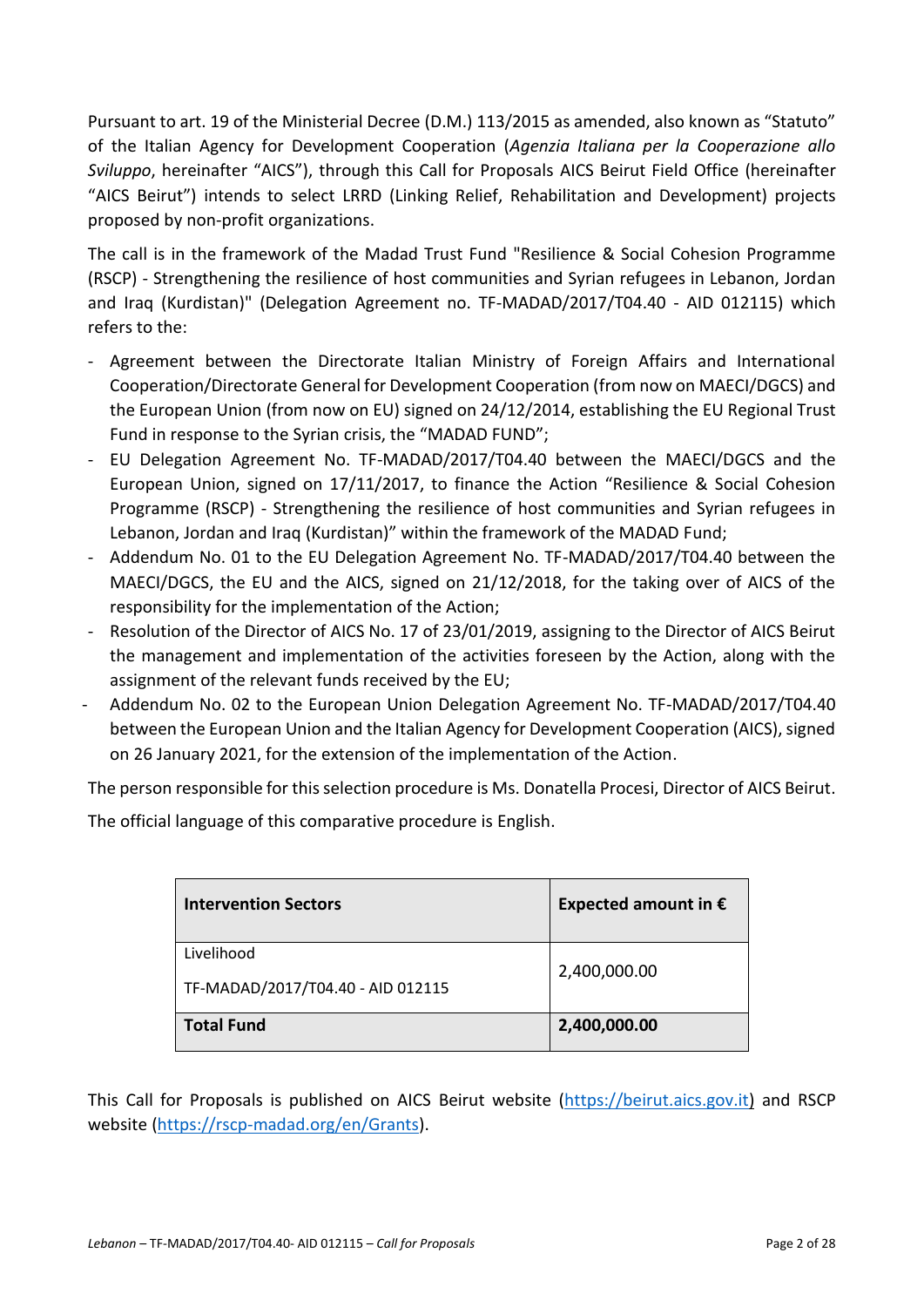# **List of Acronyms**

| 3RF           | Lebanon Reform, Recovery and Reconstruction Framework            |
|---------------|------------------------------------------------------------------|
| 3RP           | Regional Refugee and Resilience Plan                             |
| <b>AICS</b>   | Italian Agency for Development Cooperation                       |
| <b>ATS</b>    | Associazione Temporanea di Scopo - Joint Venture                 |
| CfW           | Cash for Work                                                    |
| <b>DGCS</b>   | Directorate General for Development Cooperation                  |
| EU            | <b>European Union</b>                                            |
| EIIP          | Employment-Intensive Infrastructure Programme                    |
| GBV           | <b>Gender-Based Violence</b>                                     |
| <b>GHD</b>    | Good Humanitarian Donorship                                      |
| GoL           | Government of Lebanon                                            |
|               | COVID-19 GHRP COVID-19 Global Humanitarian Response Plan         |
| <b>LCRP</b>   | Lebanon Crisis Response Plan                                     |
| <b>LRRD</b>   | Linking Relief, Rehabilitation and Development                   |
| <b>MAECI</b>  | Ministry of Foreign Affairs and International Cooperation        |
| MoU           | Memorandum of Understanding                                      |
| MoSA          | <b>Ministry of Social Affairs</b>                                |
| <b>NGO</b>    | Non-Governmental Organization                                    |
| <b>PEC</b>    | Certified mail (Posta Elettronica Certificata)                   |
| <b>RDNA</b>   | Rapid Damage and Needs Assessment                                |
| <b>SDC</b>    | Social Development Center                                        |
| <b>SDG</b>    | Sustainable Development Goal                                     |
| <b>UNCHR</b>  | United Nations High Commissioner for Refugees                    |
| <b>UNESCO</b> | United Nations Educational, Scientific and Cultural Organization |
| <b>UNICEF</b> | United Nations Children's Fund                                   |
| <b>WHO</b>    | World Health Organization                                        |
| <b>WFP</b>    | World Food Programme                                             |
| VASyR         | Vulnerability Assessment of Syrian Refugees in Lebanon           |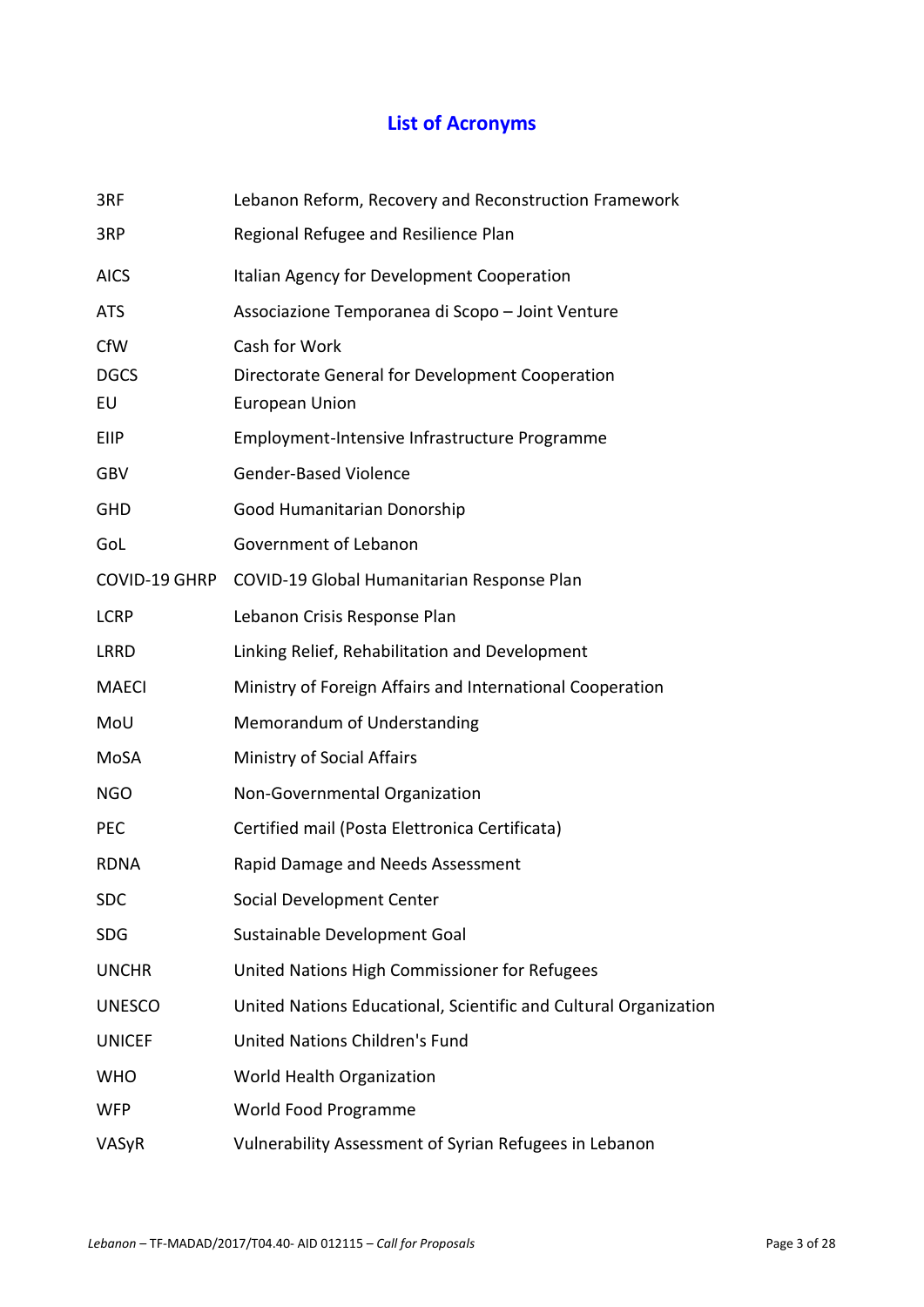# **Table of Contents**

| 1. BACKGROUND OF THE INITIATIVE, OBJECT OF THE PRESENT CALL FOR PROPOSALS, AND INTEGRATION OF |
|-----------------------------------------------------------------------------------------------|
|                                                                                               |
| 1.2 Integration of the Program with the strategy of the Italian Cooperation in the Country 6  |
|                                                                                               |
|                                                                                               |
|                                                                                               |
|                                                                                               |
|                                                                                               |
| 4. DESCRIPTION OF THE INTERVENTION AND METHODOLOGIES OF IMPLEMENTATION  11                    |
|                                                                                               |
|                                                                                               |
|                                                                                               |
|                                                                                               |
|                                                                                               |
|                                                                                               |
|                                                                                               |
|                                                                                               |
|                                                                                               |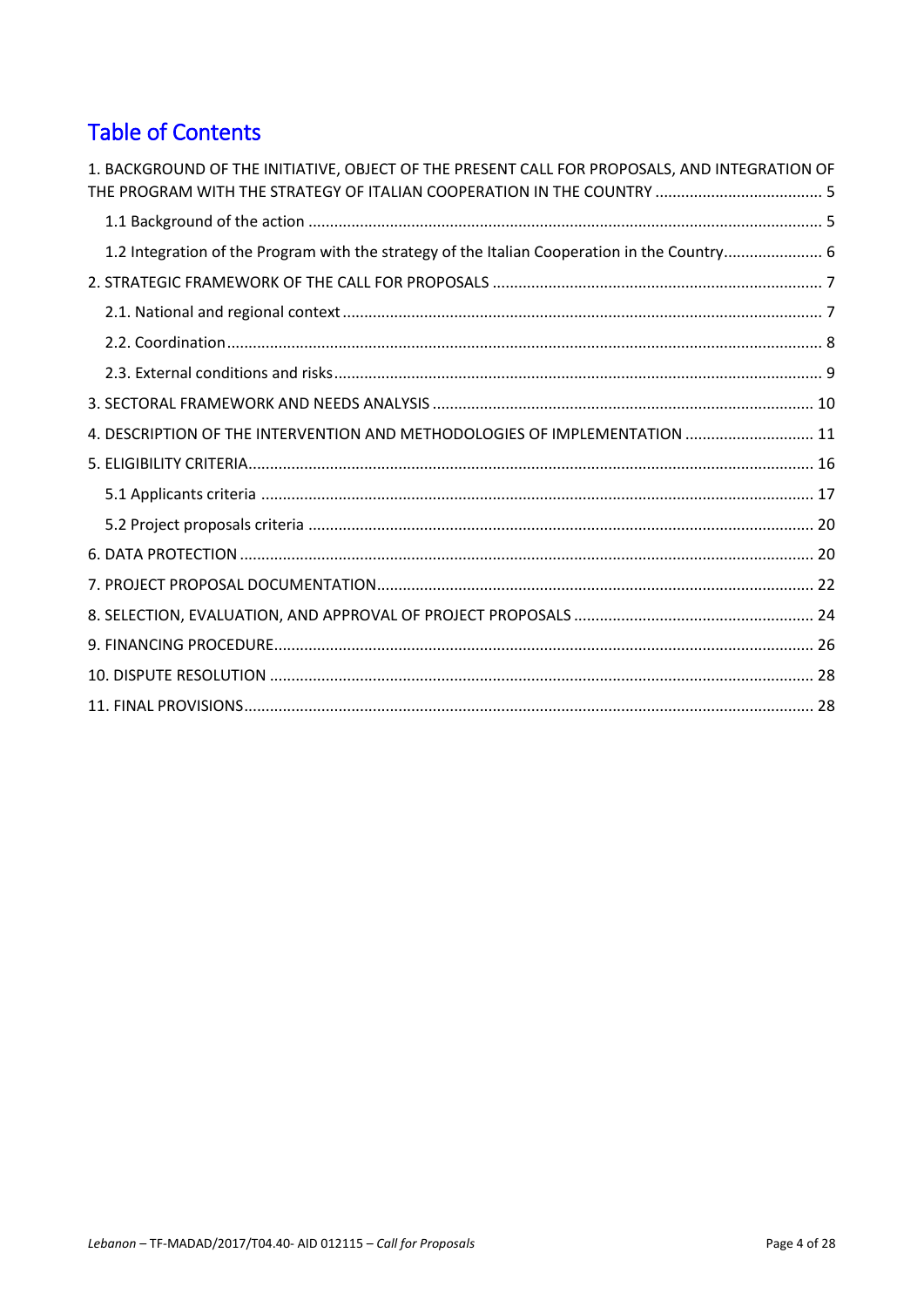# <span id="page-4-0"></span>**1. BACKGROUND OF THE INITIATIVE, OBJECT OF THE PRESENT CALL FOR PROPOSALS, AND INTEGRATION OF THE PROGRAM WITH THE STRATEGY OF ITALIAN COOPERATION IN THE COUNTRY**

### <span id="page-4-1"></span>**1.1 Background of the action**

Lebanon is facing the impact of the Syrian Crisis after eleven years from its beginning, the socioeconomic turmoil, the COVID-19 effects and the dramatic consequences of the Beirut port blast. Therefore, the scale, the severity and the complexity of the humanitarian needs remain prevalent for the vulnerable Lebanese and refugee population.

At the end of 2020, the Government of Lebanon (GoL) estimated that the country is hosting around 1.5 million of Syrians, including the 910,256 registered at UNHCR, whereby the total population of Lebanon is estimated at approximately 4.2 million inhabitants, with a majority of 85% living in the urban areas.

In addition to the economic implications of the Syrian Crisis, the worst economic crisis Lebanon has ever faced is hitting the country, due to the financial difficulties of the Lebanese Bank sector that is facing a high risk of collapse of the overall system, the devaluation of the local currency versus USD, the high unemployment in tradable and non-tradable sectors and the political instability. The crisis is exacerbated by the COVID-19 effects leading to an increase in poverty over 50% and a rise in unemployment over 50%, as estimated by the Ministry of Social Affairs, with the possible explosion of tension in the poorest areas of the country.

These crises have undermined the already existing structural vulnerabilities of the public sector but have also strongly affected the financial, the tradable and non-tradable sectors in Lebanon. The continuous political instability is not facilitating the process of reforms and reconstruction.

In 2014, in response to the humanitarian, economic and social consequences of the Syrian crisis, the United Nations and the national authorities of Lebanon, Jordan, Turkey, Egypt and Iraq adopted the Regional Refugee and Resilience Plan (3RP). It is a regional strategic plan that aims to respond to the immediate needs of the Syrian population and to strengthen the resilience of refugees and host communities. The 3RP includes the *Lebanon Crisis Response Plan (LCRP),* and the national strategic plan developed in Lebanon. The 2017-2020 LCRP has four strategic objectives: i) Ensure protection of vulnerable populations; ii) Provide immediate assistance to vulnerable populations; iii) Reinforce Lebanon's economic, social and environmental stability; iv) Support service provision through national systems. Since 2015, the international community has funded the LCRP with more than 8 billion dollars.

On 7 May 2020, in response to the new emergency context caused by the COVID-19 pandemic, the United Nations published the *COVID-19 Emergency Appeal for Lebanon*. In accordance with the COVID-19 Global Humanitarian Response Plan, the Emergency Appeal for Lebanon encompasses the activities provided by the Health Response Plan prepared by WHO, as well as the activities envisaged by the LCRP 2020. New humanitarian assistance activities aimed at mitigating the combined impact of the economic crisis and the COVID-19 pandemic, including vulnerable Lebanese population originally not included in the LCRP, have been foreseen.

Following the massive explosion that destroyed a large part of Beirut's port on 4 August 2020, severely damaging residential and commercial areas within five kilometers and causing the death of 200 people, injuring over 6,500 and the displacement of about 300,000 people, for the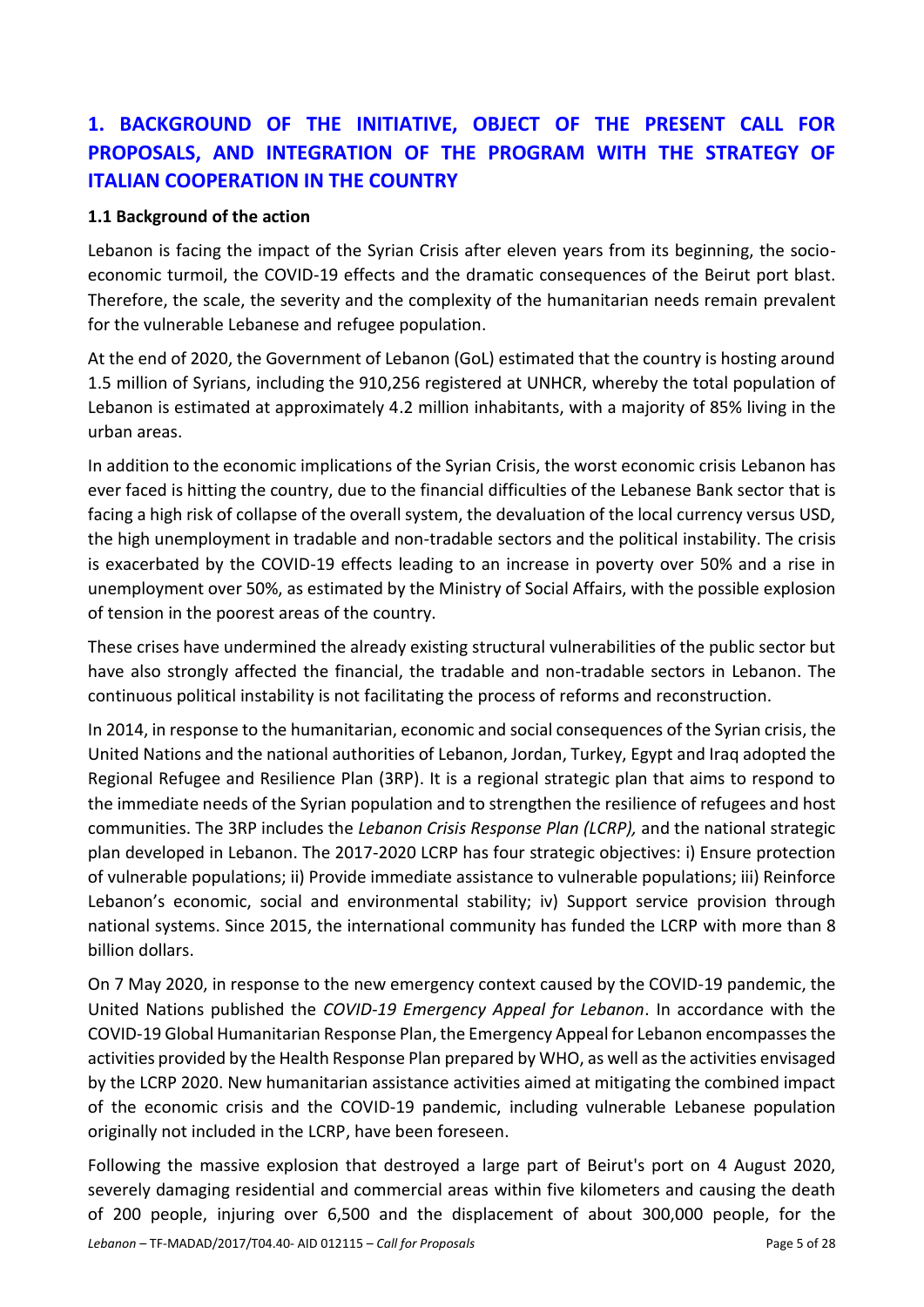reconstruction and rehabilitation phase, it has been adopted the *Lebanon Reform, Recovery and Reconstruction Framework (3RF)*, developed by the United Nations, the World Bank and the European Union in collaboration with the civil society, the Government of Lebanon and the international community. The 3RF foresees the achievement of three objectives: (i) a peoplecentered recovery that returns sustainable livelihoods to the affected population, improves social justice for all, including women, poor, and other vulnerable groups, and ensures participatory decision making; (ii) the reconstruction of critical assets, services, and infrastructure that provides equal access for all to quality basic services and enables sustainable economic recovery; (iii) the implementation of reforms to support reconstruction and to help restoring people's trust in governmental institutions by improving governance.

This Call for Proposal in Lebanon is in the framework of the program "Resilience and Social Cohesion Programme (RSCP) - Strengthening the resilience of host communities and Syrian refugees in Lebanon, Jordan and Iraq (Kurdistan)" which is a regional Programme funded by the European Union "Madad" Trust Fund.

It aims at improving the coverage and quality of basic social services provided to the most vulnerable host communities affected by the influx of Syrian refugees, while socially and economically empowering the local communities and decreasing inter and intra-community tensions. Moreover, in line with the national priorities (crisis response plans), it aims at building the capacities of national institutions, both at central and local levels, and at strengthening the role of the civil society (NGOs and CSOs), providing effective instruments to enable the development of medium-long term sustainable delivery solutions.

## <span id="page-5-0"></span>**1.2 Integration of the Program with the strategy of the Italian Cooperation in the Country**

The *2017-2019<sup>1</sup> Triennial of Programming and Guidance* document foresees to assist the population that is victim of humanitarian crises, with the aim of protecting life, alleviating or preventing from distress and protecting people's dignity. The document stipulates that these initiatives are in agreement with the Government of Lebanon and carried out with the support of Civil Society Organizations. The programming document indicates Lebanon as one of the priority countries in the Middle East region.

In response to the humanitarian emergency due to the Syrian crisis, the Italian Cooperation launched in 2012 humanitarian assistance initiatives in Syria, Lebanon, Jordan and Iraq. In Lebanon, from 2012 until today, the Italian Cooperation has financed humanitarian aid initiatives for a value of almost 105 million euros. Under the Lebanon Crisis Response Plan, the main areas of intervention of the Italian Cooperation are Education, Health, Livelihood and Water.

The initiatives financed in response to the Syrian crisis in Lebanon are complementary and integrated with those of the Development channel. These initiatives are mainly related to the *governance*, social policies, infrastructure, environmental and cultural heritage sectors. The strategy adopted by the Italian Cooperation in Lebanon allows to strengthen the link between humanitarian aid and development, and to establish partnerships with a large network of government agencies, specialized agencies of the United Nations, Italian and local NGOs, companies and other relevant actors in Lebanon.

**.** 

<sup>1</sup> [https://www.esteri.it/mae/resource/doc/2018/02/doc\\_triennale\\_2017-2019\\_27.07.2017.pdf](https://www.esteri.it/mae/resource/doc/2018/02/doc_triennale_2017-2019_27.07.2017.pdf)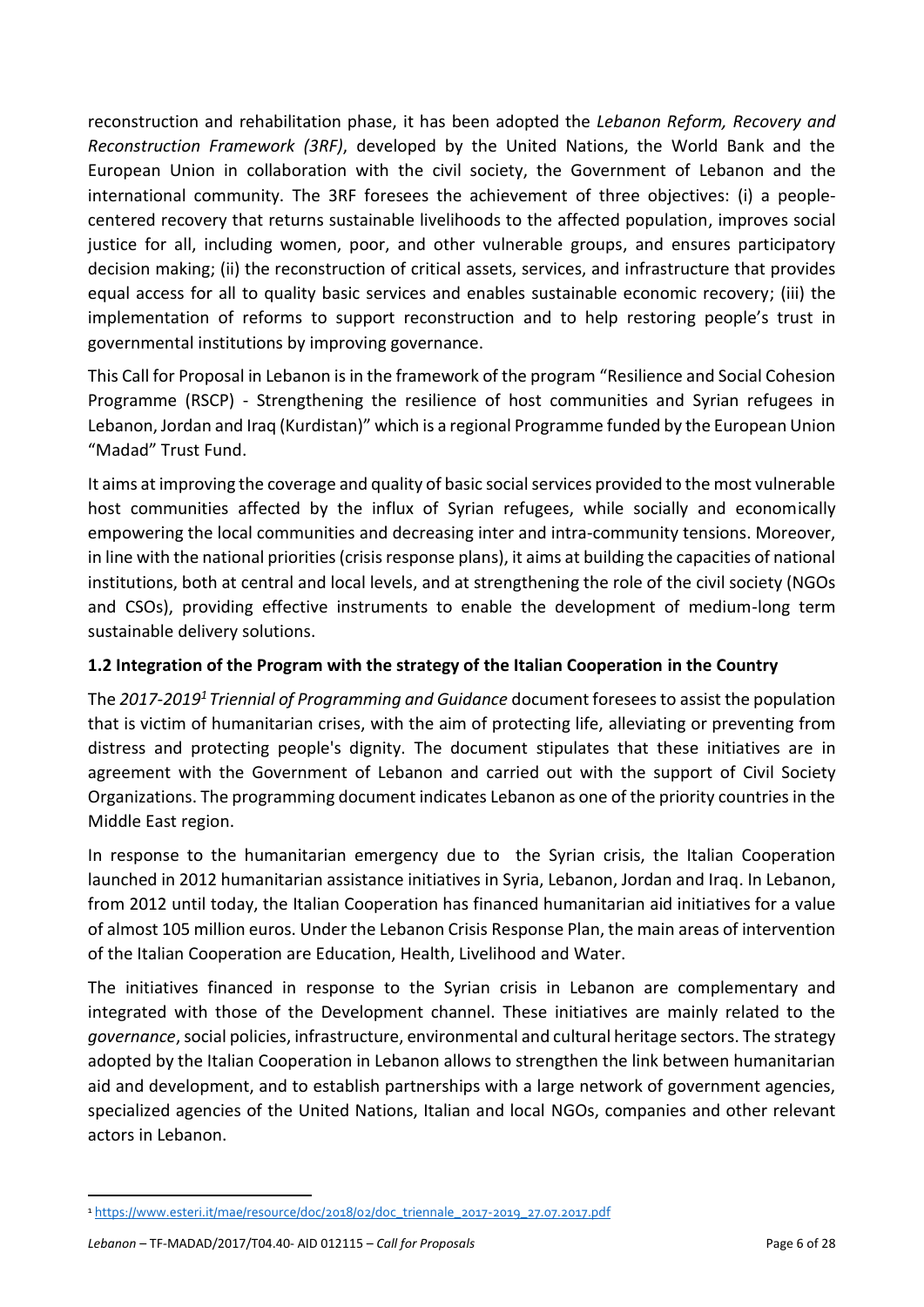The objectives of the initiative are in line with the commitments undertaken by Italy:

- at the World Humanitarian Summit, held in Istanbul in May 2016, with particular reference to the round table no. 3 "*Leave no one behind*" (core commitment 3 for the assistance of refugees and host communities and strengthening their resilience capacity) and the round table no. 7 "*Financing: investing in humanity*" (core commitment 1 increasing financial support to fragile States).
- in the context of the Grand Bargain, with particular reference to the strengthening of cash assistance in humanitarian aid initiatives.
- concerning the fundamental principles of the International law for Humanitarian Aid (Humanity, Neutrality, Impartiality, and Independence) foreseen by the Good Humanitarian Donorship (GHD).

In addition, the initiative contributes to the achievement of the Sustainable Development Goals (SDG) with particular reference to SDG 1 "*Put an end to all forms of poverty in the world*".

The approach adopted is also consistent with the objectives of the *EU Regional Trust Fund in Response to the Syrian Crisis* (Madad Fund) of which Italy is a founding member. The Madad Fund finances humanitarian aid programs in neighboring countries to Syria in order to respond to the needs of Syrian refugees and host communities.

This initiative is part of the Italian approach for livelihood and constitutes the continuation of similar<sup>2</sup> programs implemented in Lebanon by Italy with the selection of NGOs through Call for Proposals.

## <span id="page-6-0"></span>**2. STRATEGIC FRAMEWORK OF THE CALL FOR PROPOSALS**

## <span id="page-6-1"></span>**2.1. National and regional context**

The protracted conflict in Syria has triggered a serious humanitarian crisis and has increased political, social and economic instability across the region. At the end of 2020, Turkey, Lebanon, Jordan, Iraq and Egypt are hosting 5.5 million Syrian<sup>3</sup> refugees. In these countries, after 11 years, the presence of refugees has increased the competition for access to the labor market, contributed to the deterioration of the conditions of public infrastructure, and has restricted the already limited capacity of national institutions to provide quality public services to the population. In addition, the Syrian crisis contributed to a progressive regional economic recession and has increased political instability in some countries of the region.

Lebanon is the country with the highest concentration of refugees per capita in the world. There are 865,531<sup>4</sup> Syrian refugees registered by UNHCR on 4 February 2021, of which 54% are children. The Government of Lebanon estimates the number of Syrian citizens to 1.5 million, because some of them are not registered to UNHCR. 317,000 is the estimated number of Palestinian refugees present in Lebanon before the Syrian crisis and around 18,000 of refugees from other nationalities. The legal

**.** 

<sup>2</sup> AID 10248, AID 10248/02, AID 10671, AID 10671/02, AID 11253

<sup>3</sup> <https://data2.unhcr.org/en/situations/syria>

<sup>4</sup> Lebanon is not a signatory of the 1951 Geneva Convention on the Refugee Statute. At the request of the Lebanese government, UNHCR indefinitely suspended on 5 May, 2015 the registration of refugees from Syria.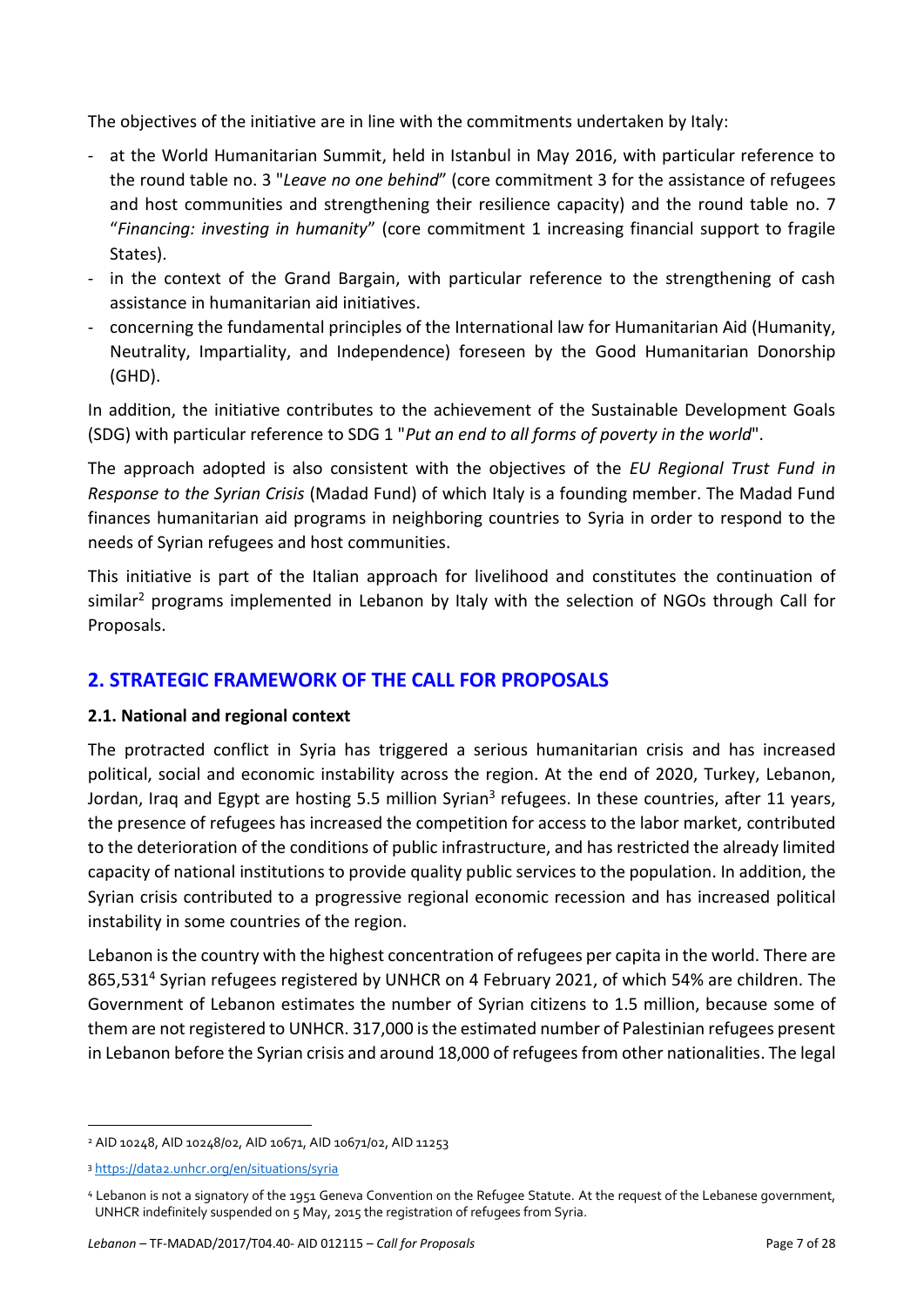status of Refugees is sensitive in Lebanon and therefore they have difficulties in accessing essential services.

The Lebanese economy<sup>5</sup> had a significant growth with an average of 9.1% between 2007 and 2010. After 2011, the economy was affected by the Syrian civil war, growing yearly with an average of 1.7%. Lebanon is the third-highest indebted country in the world in terms of the ratio of debt-to-GDP. The consequences of the Syrian Crisis, the structural vulnerability and the political instability that resulted in the protests requesting for an accountable government in 2019, the COVID-19 effects since February 2020 and the dramatic consequences of the Beirut port blast on 4 August 2020 led to an unprecedented socio-economic crisis in the country.

The impact of the crisis has increased unemployment and poverty of the Lebanese and refugee population with the risk of tensions in some areas of the country. The situation is exacerbated by the measures adopted by the Government to contain the infections and highlighted the weakness of the health and welfare systems. The crisis has also amplified the vulnerability of Lebanese institutions.

The extended closure of public and private institutions - including schools and community centers has further reduced access to services<sup>6</sup> for the most vulnerable Lebanese and refugees. Concerning the health situation related to COVID-19, Lebanon is in phase 4 as per WHO classification at the date of drafting this document (Community transmission). By the end of 2020, the cumulative cases were around 189,278 and the total deaths 2,870. The daily new cases were around 3,000 cases per day by February 2021.

In addition, on 4 August 2020, a massive explosion destroyed a large part of Beirut's port and severely damaged residential and commercial areas within five kilometers. The explosion caused the death of 200 people while over 6,500 were injured and about 300,000 people displaced. The consequences of the explosion are humanitarian, economic and social at the national level, due to the strong concentration of economic and production activities in the areas affected by the explosion. In addition, the port of Beirut channels about 70% of Lebanon's foreign trade. The total damage caused by the explosion amounts to a value between 3.8 and 4.6 billion dollars, concentrated in the sectors of housing, culture, tourism, commerce and infrastructure, as per the *"Beirut Rapid Damage and Needs Assessment" (RDNA)* realized by the World bank in collaboration with the European Union and the United Nations and published on 31 August 2020.

## <span id="page-7-0"></span>**2.2. Coordination**

**.** 

The initiative is part of the "Resilience and Social Cohesion Programme (RSCP) - Strengthening the resilience of host communities and Syrian refugees in Lebanon, Jordan and Iraq (Kurdistan)" funded by Madad Trust Fund aiming to improve the living conditions and the resilience of the most vulnerable populations within the host communities and the Syrian refugees in Lebanon.

The initiative contributes to the achievement of the general objective of the *Livelihood* sector in the 2017-2020 LCRP: "*mitigate the social and economic consequences of the Syrian crisis of the most vulnerable groups by improving their access to income and employment".* In particular, the initiative aligns with *Output* 3 of *Outcome* 1 of the *Livelihoods* sector, or: "*The creation of jobs is favored in* 

<sup>5</sup> <https://data.worldbank.org/indicator/NY.GDP.MKTP.KD.ZG?locations=LB>

<sup>6</sup> [https://data2.unhcr.org/en/situations/syria 5 VASyR 2020](https://data2.unhcr.org/en/situations/syria%205%20VASyR%202020)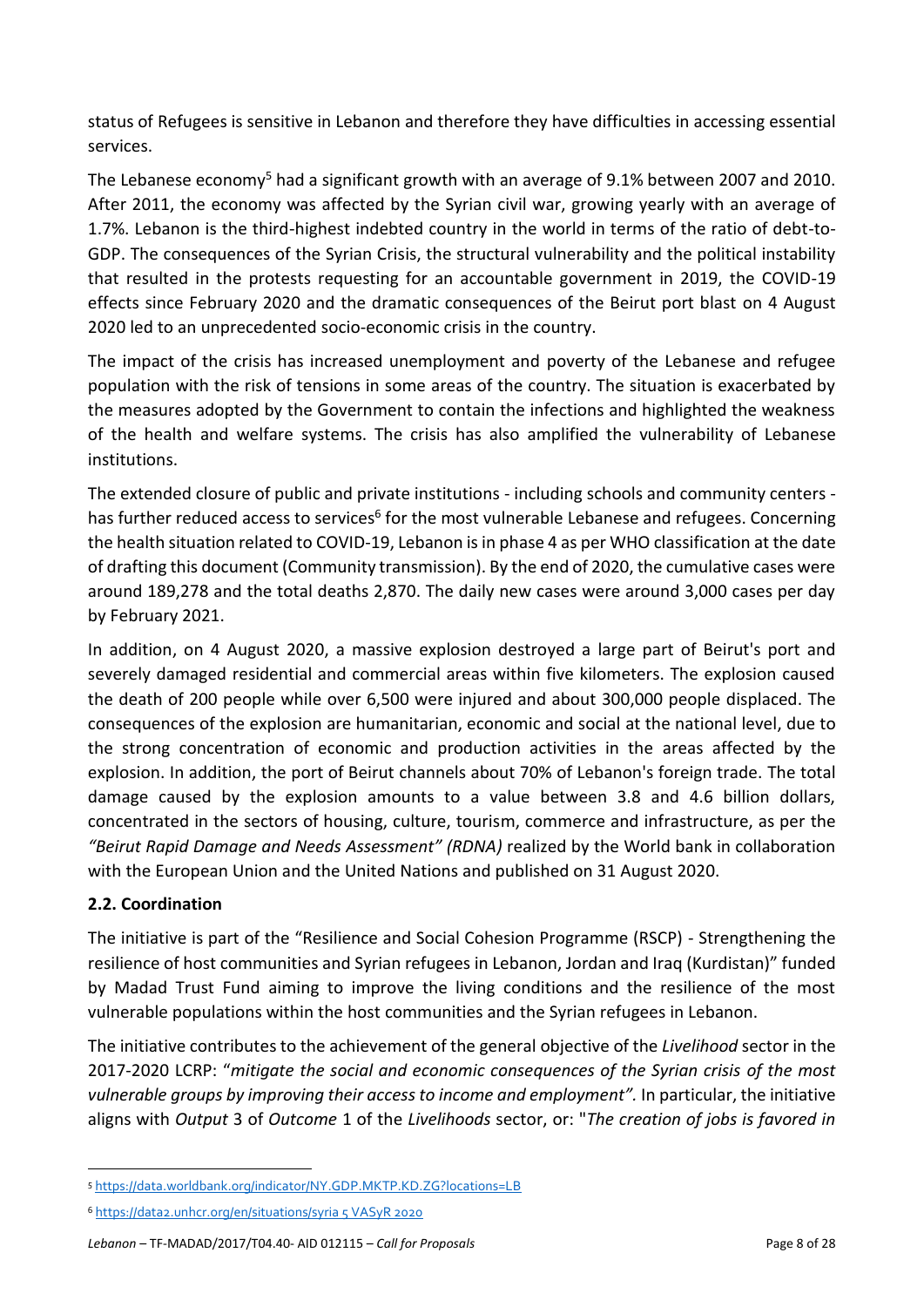*vulnerable areas through labor-intensive investments for the construction of public infrastructures and interventions for environmental protection".*

Several sector-working groups have been set up within the LCRP in order to encourage coordination between national government, UN agencies, donors and national and international NGOs. For this initiative, the *Livelihood* working group chaired by the Ministry of Social Affairs and UNDP and the Social Stability working group chaired by UNHCR and UNDP are relevant. NGOs interested to participate to this Call for Proposals must be active members of *Livelihood* and *Social stability* working groups and they have to establish coordination mechanisms at national and local level with national institutions and other initiatives that carry out similar interventions in the selected area of implementation.

In addition, the initiative contributes to the recovery strategy of 3RF supporting Pillar 2 *"Jobs and opportunities"* and Pillar 4 *"Improving services and infrastructure"*.

In this framework, AICS will facilitate the relation between NGOs and national authorities in particular the Ministry of Social Affairs during the implementation phase.

## <span id="page-8-0"></span>**2.3. External conditions and risks**

The following factors could influence the implementation of the initiative:

- Lebanese financial institutions operability;
- Commitment of local authorities and Ministry of Social Affairs;
- Stable and safe conditions.

The presence of Italian personnel contracted by the NGOs in the intervention areas will be assessed from time to time in agreement with the Italian Embassy according to the specific security conditions existing in the area.

The expected risks and the related mitigation measures are briefly described in the table below:

| <b>Risk</b>                                                                                                                                            | Grade  | <b>Mitigation measures</b>                                                                                                                                                                                                                                                                                                                                                                                                                                      |
|--------------------------------------------------------------------------------------------------------------------------------------------------------|--------|-----------------------------------------------------------------------------------------------------------------------------------------------------------------------------------------------------------------------------------------------------------------------------------------------------------------------------------------------------------------------------------------------------------------------------------------------------------------|
| Lockdown/curfew<br>due<br>to<br>increase of Covid-19 infections in<br>Lebanon                                                                          | High   | New modality of supervision of on-site works                                                                                                                                                                                                                                                                                                                                                                                                                    |
| Lebanese currency devaluation<br>resulting in an increase of the<br>inflation                                                                          | High   | - The adjustment related to the inflation should be taken<br>into consideration in the financial proposal and in the<br>strategy of monitoring the expenses;<br>- The Call for Proposals foresees the request of No Cost<br>Variation of the approved budget breakdown.                                                                                                                                                                                         |
| Special<br>rules<br>imposed<br>for<br>CfW/EIIP beneficiaries, program<br>activities,<br>staff,<br>(hygiene/sanitary<br>measures,<br>other regulations) | High   | - Fortnight revision of overall work-plan and budgets;<br>- Continuous coordination with livelihood working group<br>and national authorities and adoption of common<br>measures;<br>- Allocation of funds for COVID-19 prevention activities<br>(masks, gloves, hygiene kits, health consultancy) and<br>campaign among main stakeholders<br>awareness<br>(municipalities, contractors, INGOs, AICS staff);<br>- New modality of supervision of on-site works. |
| Limited<br>the<br>access<br>to<br>intervention<br>area                                                                                                 | Medium | - New modality of supervision of on-site works;                                                                                                                                                                                                                                                                                                                                                                                                                 |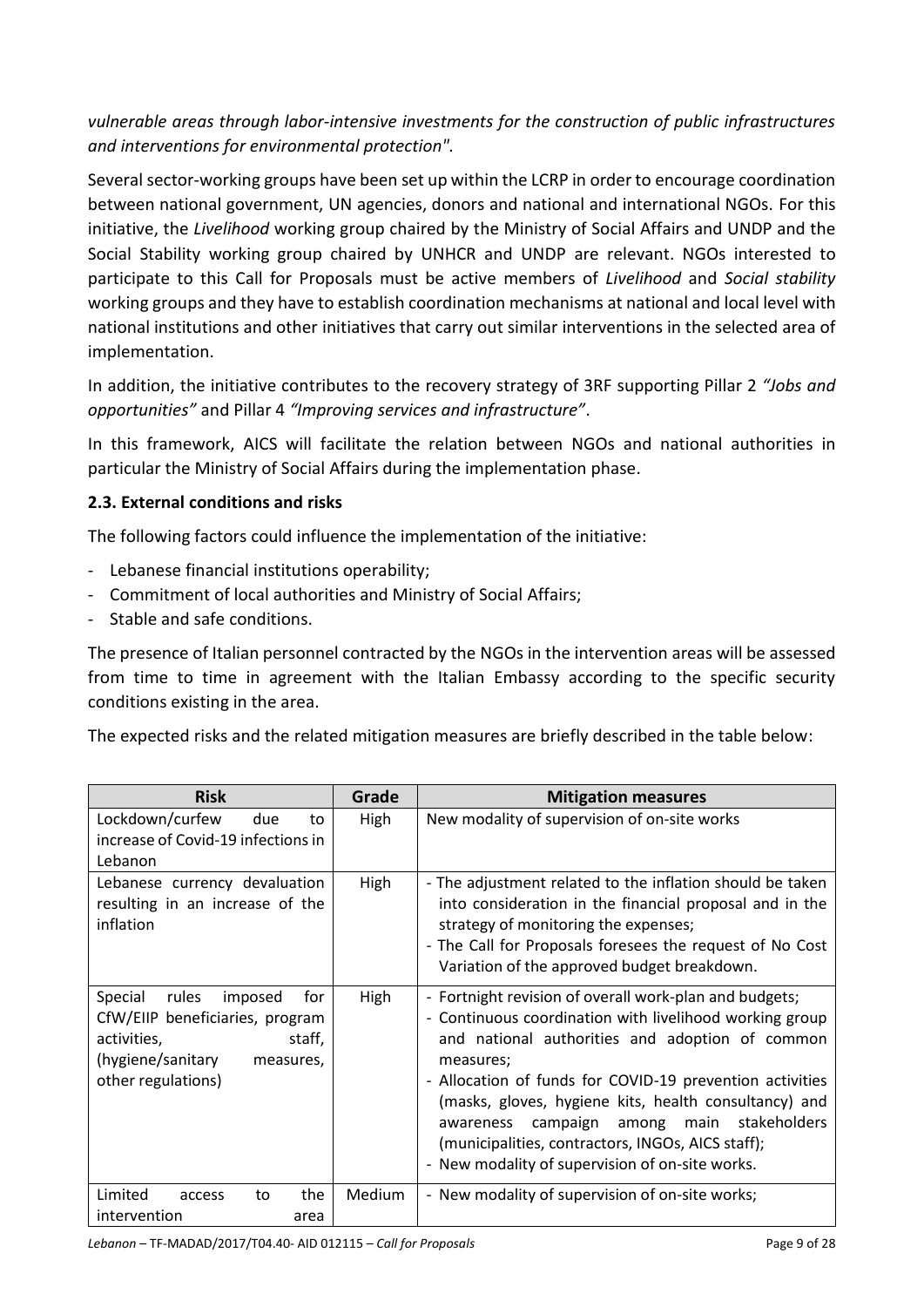| (Demonstrations<br>with<br>road<br>blockage)                                                                             |        | - Municipalities' role and responsibilities reinforced in<br>order to follow-up the activities and report on them.                                                                                                                                                                                                                                                         |
|--------------------------------------------------------------------------------------------------------------------------|--------|----------------------------------------------------------------------------------------------------------------------------------------------------------------------------------------------------------------------------------------------------------------------------------------------------------------------------------------------------------------------------|
| communities<br>Host<br>become<br>increasingly aggressive towards<br>refugees                                             | Medium | - NGO should organise public meetings in order to inform<br>the communities and reduce possible tension between<br>Syrian refugees and host communities;<br>- The selection of the beneficiaries should be based on<br>clear and shared criteria among all the stakeholders.                                                                                               |
| Outbreak of violence between<br>refugees and host communities<br>beyond the capacity of the<br>existing system to manage | Medium | - Determine and agree on any special additional<br>coordination mechanism with key actors, authorities<br>and NGOs;<br>- Implement remote management mechanisms if needed.                                                                                                                                                                                                 |
| Competition at local level with<br>other donors / similar projects                                                       | Low    | - Ensure regular consultation with other Donors and<br><b>Sector Working Groups;</b><br>- Mapping of existing interventions in the targeted<br>areas/municipalities;<br>- Compliance with municipal development plans;<br>- Participation of lead Ministries in charge of crisis<br>response plan.                                                                         |
| municipalities<br>and<br>the<br>The<br>National Authorities involved are<br>not committed                                | Low    | - NGO signs specific agreements of collaboration with the<br>municipalities and Ministry of Social Affairs describing in<br>details the role and the responsibility of each entity;<br>- During the implementation phase, a steering committee<br>is set up, composed by the representatives of the NGO,<br>the municipality and the Social Development Center of<br>MoSA. |
| Rejections of activities by target<br>beneficiaries                                                                      | Low    | Coordination with local community leaders and local<br>stakeholders.                                                                                                                                                                                                                                                                                                       |

# <span id="page-9-0"></span>**3. SECTORAL FRAMEWORK AND NEEDS ANALYSIS**

The initiative aims to reduce the economic vulnerability of the Lebanese and the refugee population, due to the economic crisis that is going through Lebanon. The economic crisis and the presence of an important number of Syrian refugees, due to the consequences of the Syrian crisis, would also increase the possibility of social tensions among the communities in some areas of the country.

The protracted Syrian crisis has led to a progressive increase in the economic vulnerability of Syrian refugees in Lebanon. According to the results of the *Vulnerability Assessment of Syrian Refugees* in Lebanon 2020 (VASyR, the analysis of the needs of Syrian refugees in Lebanon, conducted annually by UNHCR, UNICEF and WFP), the economic and COVID-19 crises pushed 89% the refugee population below the Survival Minimum Expenditure Basket (SMEB)<sup>7</sup> in 2020, while the percentage in 2019 was 55%. The percentage of Syrian refugees suffering from food insecurity increased from 29% in 2019 to 49% in 2020. Nine out of ten households are in debt and the average level of debt has risen from LBP 1,549,500 in 2019 to LBP 1,837,946 in 2020. The unemployment rate stands at 37% versus 31% in 2019, with a higher percentage among women (46%) than men (35%). These data shows that Syrian refugee families do not have the resources to cover their own essential

**<sup>.</sup>** <sup>7</sup> The SMEB is the expression of the monthly cost per capita equivalent to LBP 308,722 in 2020, which is the minimum needed for physical survival and implies the deprivation of a series of rights.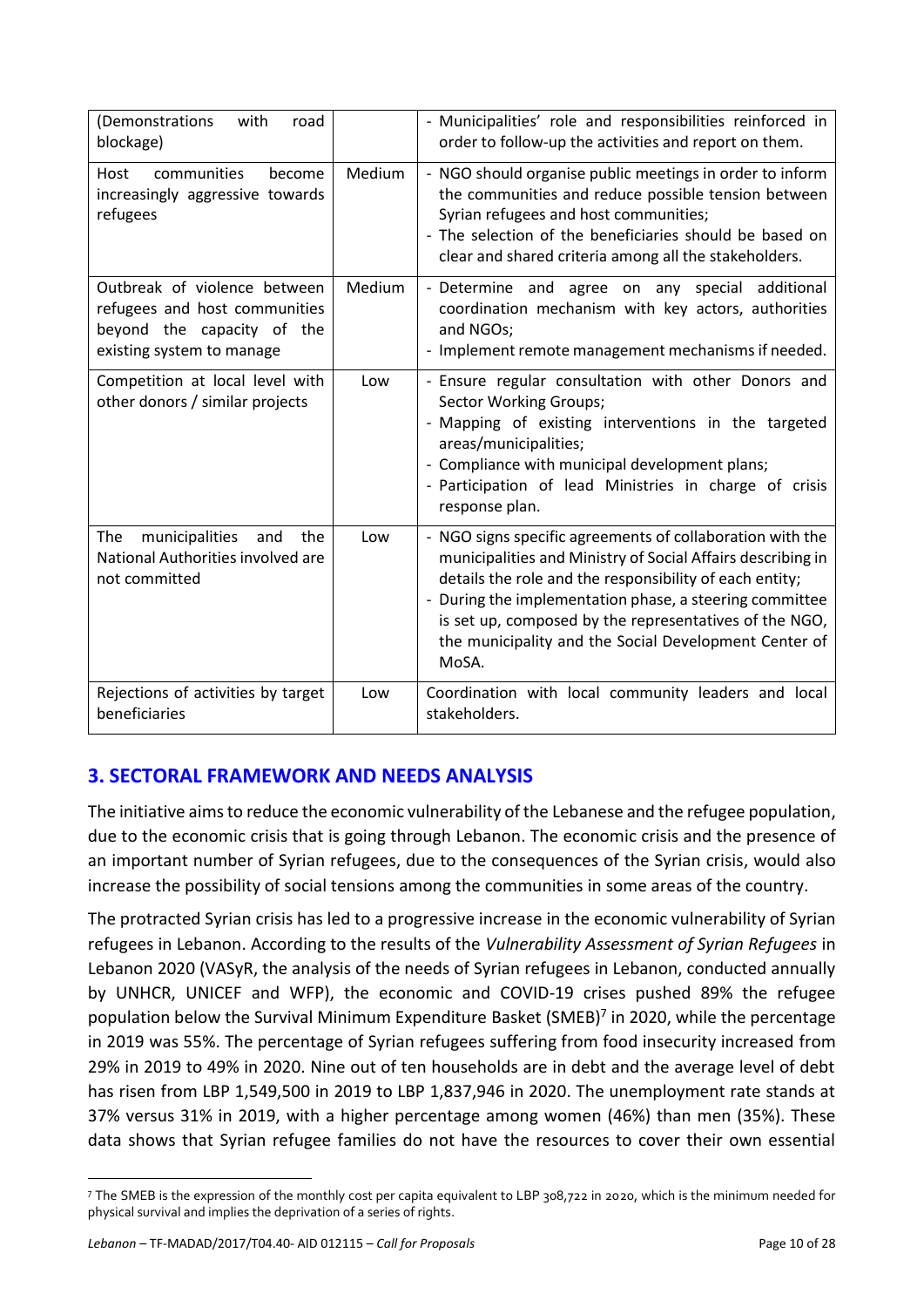needs, and that the Lebanese economic context and current legislation limit access of Syrian refugees to formal employment and other income-generating activities.

During 2020, the high inflation, the increase of unemployment and the wage cuts have caused a severe deterioration also in the living conditions of the Lebanese population. The consumer price index<sup>8</sup> has registered an annual inflation of 56.5% between May 2019 and May 2020, while at the same period, the food price index recorded an inflation of 189.8%. The headcount poverty<sup>9</sup> rate is expected to jump from 28% in 2019 to 55% in May 2020. The corresponding increase in extreme poverty is from 8% to 23%. The economic downturn has been exacerbated by long-term structural weaknesses like the high public debt, the dependence on foreign investment and the economic system relying mainly on trade and, starting in 2020, the COVID-19 pandemic containment measures.

Over 200,000 jobs were lost in the period between October 2019 and January 2020. There is a strong increase in the cost of food and other essential products: WFP reported a 56% increase in the cost of the basic food basket in Lebanon between September 2019 and April 2020. World Bank estimates for 2020 a contraction in Lebanese GDP of -10.9%, an inflation rate of 16% and a drastic increase in poverty among the Lebanese population.

In this context, the Lebanese and the refugee population have difficulties in accessing to incomegenerating opportunities as well as to social, health and education services. Unemployment is increasing among the Lebanese population as well as among Syrians. Closure of shops, restaurants, companies has affected both formal and informal job opportunities. In this context, the informal work characterized by low wages, long working days and lack of protections linked to a regular employment contract would increase. Refugee women as well as Lebanese women belonging to vulnerable families have employment difficulties due to the lack of previous work experience, low level of education and the peculiarities related to their social role.

The economic recession has limited the already reduced capacity of Lebanese local authorities to provide public services and manage inter-community relations. According to data provided by the Inter-Agency Coordination Group in Lebanon, in the period between 2017 and February 2020, the perception of having positive social relations among Syrian refugees with host communities has decreased from 30% to 17%.

# <span id="page-10-0"></span>**4. DESCRIPTION OF THE INTERVENTION AND METHODOLOGIES OF IMPLEMENTATION**

## **4.1. Intervention strategy**

**.** 

The present Call for Proposal has two main specific objectives:

>SO1: Contribute to developing and strengthening the access to basic social infrastructures and services for the most vulnerable people in the main areas affected by the influx of the Syrian refugees.

<sup>8</sup> <http://www.cas.gov.lb/index.php/economic-statistics-en>

<sup>9</sup> [https://www.unescwa.org/sites/www.unescwa.org/files/20-00268\\_pb15\\_beirut-explosion-rising-poverty-en.pdf](https://www.unescwa.org/sites/www.unescwa.org/files/20-00268_pb15_beirut-explosion-rising-poverty-en.pdf)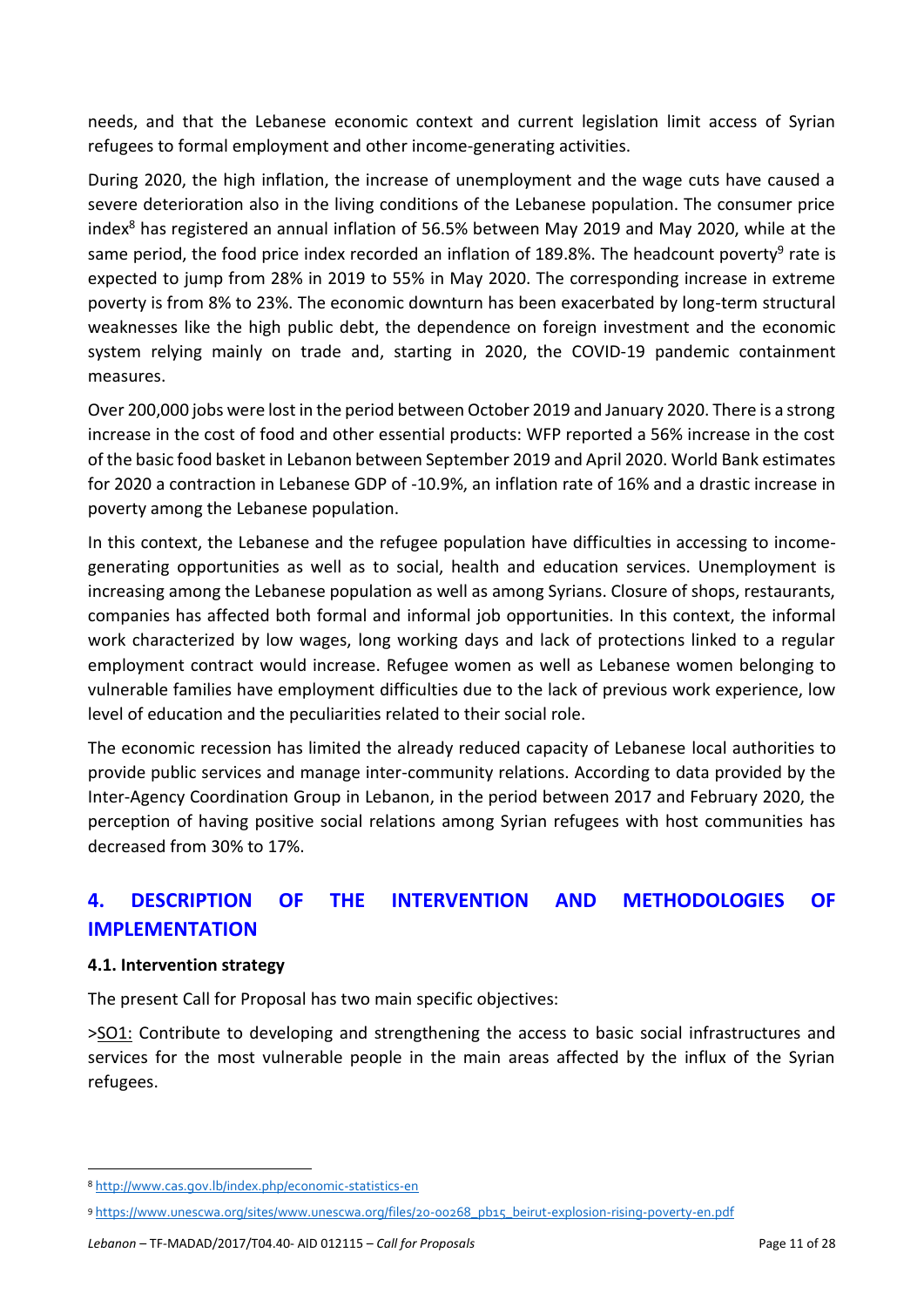>SO2: Contribute to improving the income generation opportunities of the most vulnerable local communities and Syrian refugees.

The project proposals presented in response to this Call for Proposals must foresee Lebanese and refugee labor force for the construction and/or rehabilitation of public works and/or the provision of sustainable municipal services.

The projects implemented in the framework of the initiative will give to Lebanese and Syrian vulnerable population the opportunity to generate income by adopting the Cash for Work and/or the Employment Intensive Infrastructure methodologies. The involvement of an important number of skilled and unskilled workers, while improving the public infrastructure conditions and the public services, will improve so far the living conditions of vulnerable categories and it will foster social cohesion between the Lebanese and the refugee population.

In the formulation phase of the project proposals, the NGOs and the municipalities involved in the initiative, in collaboration with the SDCs of MOSA, must jointly identify the interventions to be carried out based on the existing local development plans prepared by the municipalities or unions of municipalities. In case the local development plans are not available, the interventions should be identified according to the priorities identified by the local stakeholders in a participatory manner. In the implementation phase, written agreements must be signed between the NGOs and the selected municipalities. The municipalities will also have to contribute with their own resources (specialized personnel, equipment, materials and technical assistance) to carrying out the planned works.

The project proposals must include a letter of intent, signed by the General Directorate of MoSA, demonstrating the active involvement of MOSA and of the SDCs at all stages of the project cycle and in particular during the process of selection of the direct beneficiaries.

In the implementation areas, the population should be informed about the initiative objectives as well as about the selection process of the direct beneficiaries. A steering committee composed by the representatives of the municipality or union of municipalities, the NGO and the SDC should be set up at the beginning of the project, with the main role of validating the selected beneficiaries and monitoring the activities. The selection process should be adapted to each context but should have the following main steps: announcement in the community, registration of potential candidates, and household survey of the candidates based on a questionnaire, data entry, scoring and ranking of the candidates.

Prior the selection, MoSA should propose the registration form and the questionnaire of the household survey as well as the scoring mechanism. These documents should be discussed and agreed upon the steering committees in each municipality or union of municipalities. In this framework, the project proposals must allocate appropriate resources to strengthen the SDCs during all the phases of the selection process (costs of home visits, data entry and data processing). The criteria for the selection of direct beneficiaries, therefore for the development of the questionnaire and the scoring mechanism, must take into consideration several indicators: number of the household members, unemployment, female head of household, people with disabilities, youth at risk, education level, health problems, etc. Finally, the selection of beneficiaries must prevent from child labor.

The project proposals must allocate at least 40% for CfW and/or EIIP of the contribution requested to AICS for the payment of the economic subsidy to the direct beneficiaries.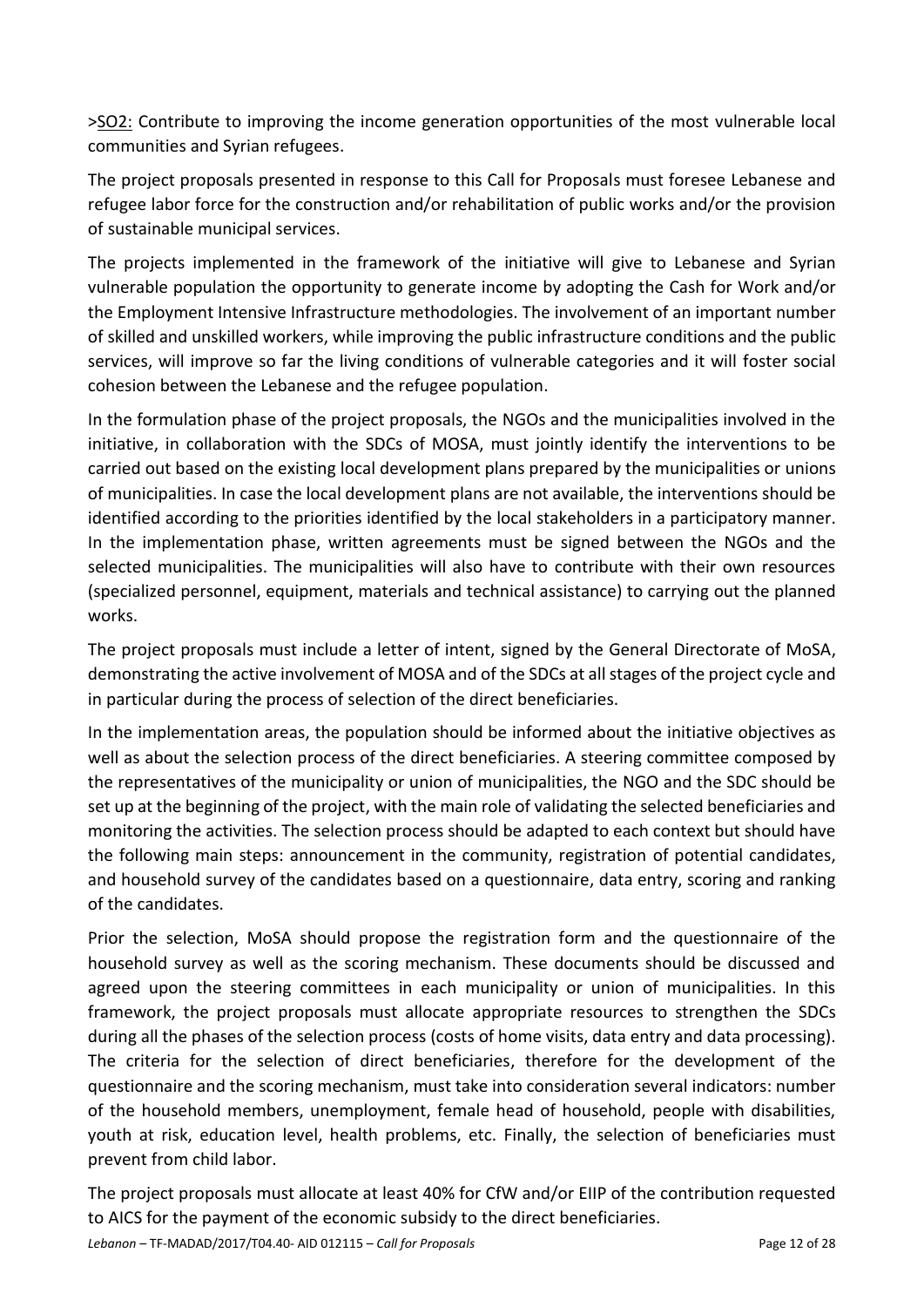The project proposals must report useful baseline indicators for identifying needs in the specific area of intervention as well as the target indicators. These indicators must include the average monthly income for each category of direct beneficiaries (Lebanese, refugees, women, and people with disabilities).

## **4.2. Beneficiaries**

The direct beneficiaries will be men and women (Lebanese and Syrian refugees) involved in the temporary employment scheme of which 50% are Lebanese citizens and 50% Syrian. At least 20% of the direct beneficiaries must be women, taking into consideration socio-cultural factors to ensure protection from possible risks of violence.

Each beneficiary must be involved in not more than 60 working days in a period not exceeding three continuous months. The same beneficiary can be involved in different cycle of 60 working days. Each beneficiary must receive an economic subsidy for skilled and unskilled workers, in agreement with the amounts agreed within the Livelihood Working Group. The NGOs will have to adapt the value of the daily economic subsidy to any changes agreed within the Livelihood Working group before the start of the initiative. The direct beneficiaries must be covered by an adequate insurance policy for any accidents occurring on the project site.

The indirect beneficiaries are the member of the families of the workers and the population of the municipality benefitting from new infrastructures and public services.

The proposed projects of the Call for Proposals must have disaggregated data of the direct beneficiaries by gender, age, nationality and people with disabilities.

## **4.3. Correlation between Goals, Results and Activities**

The project proposals of this Call for Proposals should contribute to mitigating the social and economic consequences of the Syrian crisis and of the economic and financial crisis on the most vulnerable groups improving their access to income and public services.

The planned activities must include:

- An economic subsidy provided to the selected vulnerable people (Lebanese population and Syrian refugees) for temporary employment that must be paid through traceable payment systems easily accessible to beneficiaries. Each beneficiary must be employed for not more than 60 working days over a period not exceeding three continuous months.

- Construction / rehabilitation of public facilities, infrastructures, networks and provision of municipal services: These activities may include the construction or rehabilitation of roads, pavements and walkways, green areas / public gardens, water networks, sewage networks, storm water evacuation channels or pipelines, irrigation channels, retaining walls, rehabilitation / maintenance of public buildings(hospitals, health care centers, dispensaries, schools…), forestation, planting of trees, agricultural roads, solid waste management activities if the system is already set up. The necessary materials must be purchased, when possible, in the local market, in order to allow a positive economic impact in the areas of intervention.

#### **4.4. Logical framework**

| Intervention logic | <b>Indicators</b> | <b>Verification</b> | <b>Conditions</b> |
|--------------------|-------------------|---------------------|-------------------|
|                    |                   | sources             |                   |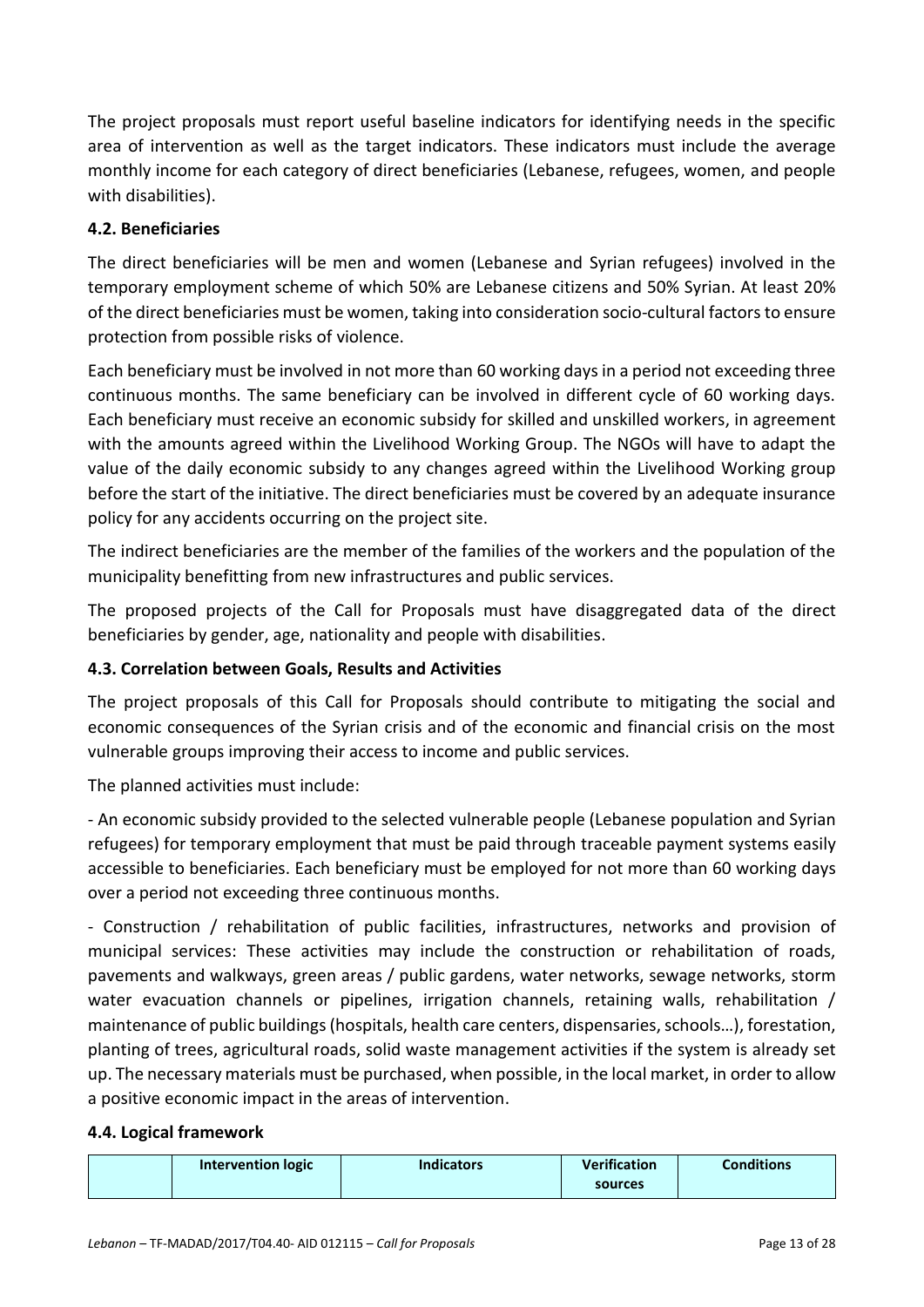| General<br>objective                | Contribute to improving<br>the living conditions and<br>the resilience of the<br>vulnerable<br>most<br>populations within the<br>host communities and<br>the Syrian refugees in<br>Lebanon                                                                                                                                                                                                             |                                                                                                                                                                                                                                                                                                                                                                                                                                |                                                                                                                                                                                                                                                                      |                                                                                                                                                                                                                                                                                                                                                                                                                    |
|-------------------------------------|--------------------------------------------------------------------------------------------------------------------------------------------------------------------------------------------------------------------------------------------------------------------------------------------------------------------------------------------------------------------------------------------------------|--------------------------------------------------------------------------------------------------------------------------------------------------------------------------------------------------------------------------------------------------------------------------------------------------------------------------------------------------------------------------------------------------------------------------------|----------------------------------------------------------------------------------------------------------------------------------------------------------------------------------------------------------------------------------------------------------------------|--------------------------------------------------------------------------------------------------------------------------------------------------------------------------------------------------------------------------------------------------------------------------------------------------------------------------------------------------------------------------------------------------------------------|
| <b>Specific</b><br><b>Objective</b> | $S1$ :<br>Contribute<br>to<br>developing<br>and<br>strengthening the access<br>basic<br>social<br>to<br>infrastructures<br>and<br>services for the most<br>vulnerable people in the<br>main areas affected by<br>the influx of the Syrian<br>refugees;<br>$S2:$ To<br>improve the<br>income<br>generation<br>of<br>opportunities<br>the<br>most vulnerable local<br>communities and Syrian<br>refugees | - No. of vulnerable people (%<br>Lebanese<br>and<br>%<br>refugees<br>differentiated by nationality)<br>who have increased income<br>thanks<br>to<br>temporary<br>employment opportunities (20%<br>women).<br>- No. of persons (Lebanese and<br>Syrian<br>refugees) who<br>have<br>improved<br>access<br>to<br>public<br>infrastructures and/or services.                                                                       | Reports<br>$\overline{\phantom{a}}$<br>οf<br>NGOs;<br>- Data entered<br>in the Activity<br>Info system of<br>the LCRP for the<br>sectors<br>Livelihoods and<br>Social Stability;<br>Reports<br>provided by the $ $ to<br>municipalities<br>and<br>by<br>the<br>MoSA; | -Laws and regulations<br>force<br>allowing<br><i>in</i><br>refugees to participate<br>in income-generating<br>activities;<br>- Direct<br>beneficiaries<br>the<br>expressed<br>willingness to work;<br>-Municipalities, SDCs<br>and MoSA committed<br>the<br>planned<br>activities;<br>- Safety<br>conditions<br>allow the mobility of<br>the management staff<br>in the areas of the<br>project<br>implementation. |
| <b>Expected</b><br>results          | R1 Increase income for<br>the Lebanese population<br>and the most vulnerable<br>Syrian refugee;<br>R2 Improved access to<br>public services for the<br>Lebanese<br>population<br>refugees<br>and<br>Syrian<br>living<br>in<br>vulnerable<br>municipalities.                                                                                                                                            | - No. of working days created;<br>- No. of working days for each<br>skilled and unskilled beneficiary;<br>- LBP value for each category of<br>beneficiaries;<br>- LBP value of investments for<br>the public works;<br>- No. of municipalities with<br>public works built / rehabilitated<br>and public services improved.                                                                                                     |                                                                                                                                                                                                                                                                      |                                                                                                                                                                                                                                                                                                                                                                                                                    |
| <b>Activities</b>                   | A1.<br>Temporary<br>employment<br>ot<br>vulnerable<br>persons<br>(Lebanese<br>and<br>Syrian<br>refugees);<br>A2.<br>Construction<br>rehabilitation of public<br>facilities<br>infrastructures,<br>provision of municipal<br>sustainable services.                                                                                                                                                      | Human and material resources:<br>- Project management staff;<br>- Support staff;<br>- Specialized technical staff;<br>- Equipment and machinery;<br>- Construction materials;<br>Security and<br>safety<br>kits<br>$\overline{\phantom{a}}$<br>(including COVID-19 kits);<br>- Vehicles and fuel;<br>Rental,<br>furniture<br>and<br>equipment for project offices;<br>Information and visibility<br>material;<br>- Stationery. |                                                                                                                                                                                                                                                                      |                                                                                                                                                                                                                                                                                                                                                                                                                    |
|                                     |                                                                                                                                                                                                                                                                                                                                                                                                        |                                                                                                                                                                                                                                                                                                                                                                                                                                |                                                                                                                                                                                                                                                                      | <b>Preconditions:</b>                                                                                                                                                                                                                                                                                                                                                                                              |

*Lebanon* – TF-MADAD/2017/T04.40- AID 012115 – *Call for Proposals* Page 14 of 28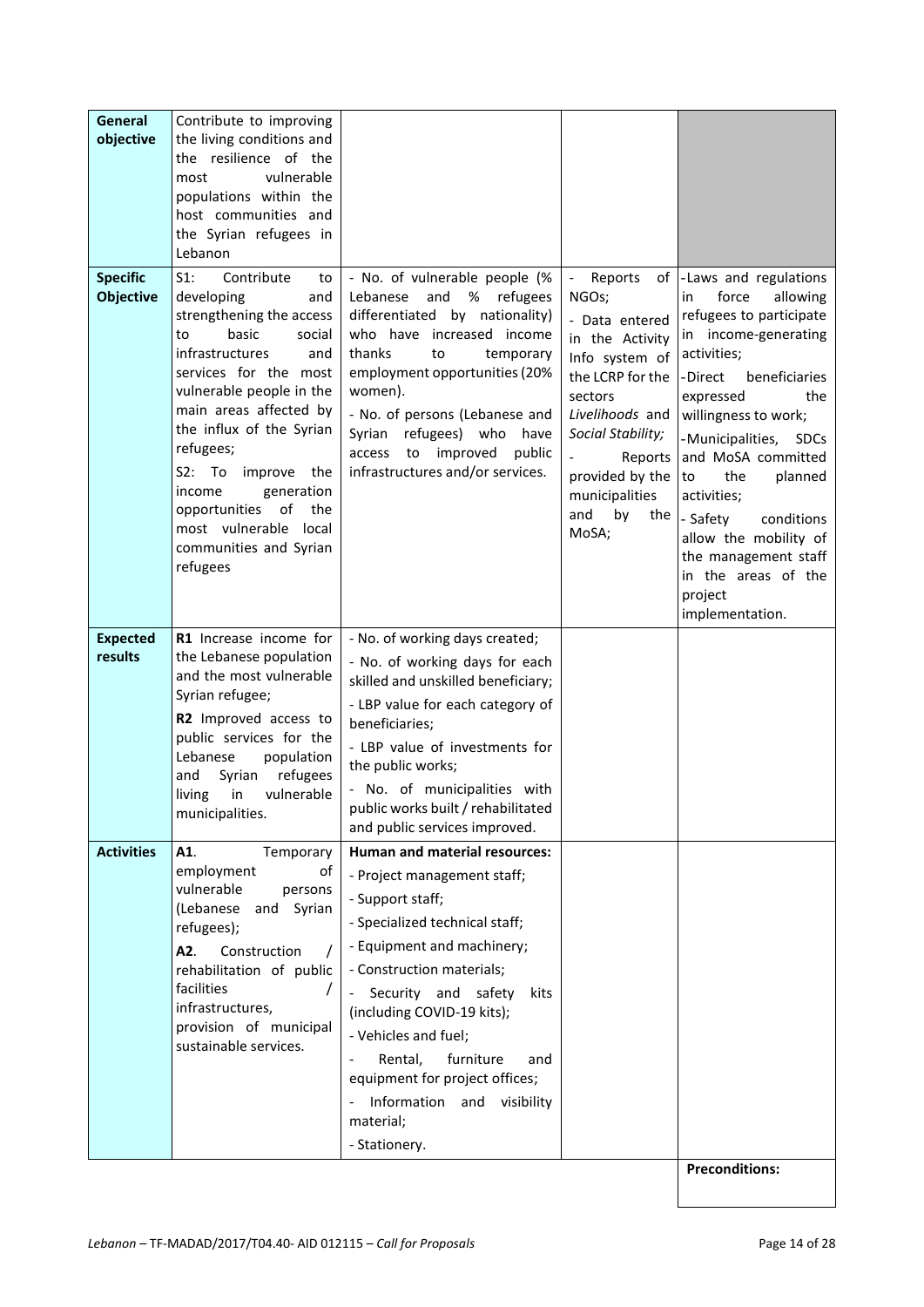Effectiveness of Lebanese financial institutions; Active involvement of local authorities and line ministries; Stable security conditions.

#### **4.5. Cross-cutting issues**

The project proposals must take into consideration the following cross-cutting themes:

- Gender: Project proposals should take into consideration the recommendations contained in the *Guidelines for Gender Equality and Empowerment of Women* (2010). The indicators of the specific objective must present data disaggregated by gender. Project proposals should take into account the specific needs of women and foresee dedicated activities and actions to prevent and mitigate any negative effects.
- Protection of vulnerable groups: The indicators of the specific objective must present data disaggregated by nationality and specify the percentage of refugee beneficiaries. The project proposals must include the involvement of people with disabilities in temporary employment activities.
- Environmental Protection: The project proposals must include environmental protection and territorial protection measures. The project proposals with a specific focus on environment must also include an environmental impact analysis.

#### **4.6. Location of intervention**

Nationwide.

#### **4.7 Available funds**

The total contribution of AICS to the NGOs is equal to Euro 2,400,000.00 in the framework of the Madad Trust Fund.

The payments will be done in EUR from a Lebanese bank account to a Lebanese bank account.

An amount not exceeding 60% of the total budget of the project proposal shall be paid as local transfer from a Lebanese bank account to a Lebanese bank account. This modality of execution will be used to execute the payments of the first instalments up to the first 60% of the total amount of the contract. The remaining amount of 40% shall be paid as fresh money in a Lebanese bank account.

#### **4.8. Measures to be taken in order to contain the COVID-19 pandemic**

The project proposals presented in response to this *Call for Proposals* must include prevention measures and containment of the COVID-19 pandemic, including the following:

- Identify the competent health structures for the diagnosis and treatment of COVID-19 cases in the project intervention area;
- Define and agree with all stakeholders involved in the project the procedures to be adopted to prevent and contain the spread of COVID-19 infections, including situations that should lead to the suspension or closure of activities;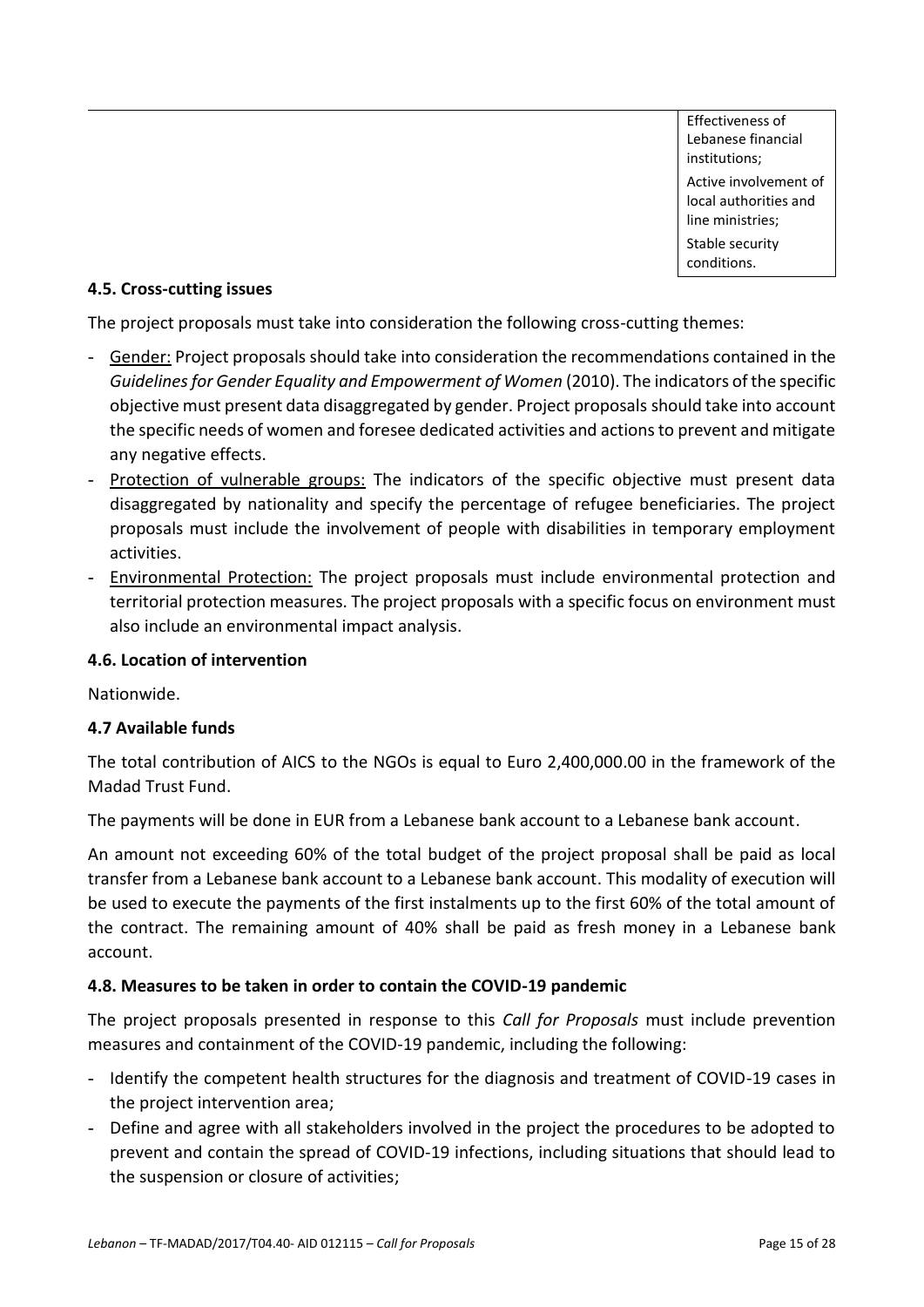- Distribute information in Arabic language to direct beneficiaries on the measures to be taken to prevent the spread of COVID-19 contagions;
- Distribute personal protective equipment and disinfectant to direct beneficiaries;
- Establishment of a "reception area" to monitor and record the entry of all those who access the project site, including any external visitors;
- Use of the non-contact infrared front thermometer to monitor the body temperature of anyone entering the project site and prevent entry to those with a temperature above 37.3 degrees Celsius;
- Each worker must mark his/her own safety devices (gloves, helmets, vests, etc.) which are not to be shared with other workers and must be washed and disinfected on daily basis;
- All those who access the project site must be obliged to wash their hands with soap and water;
- Daily disinfection of the construction site, tools and work tools before and after use;
- Workers must maintain a distance of at least 2 meters from each other. This distance must also be respected in the means of transport, when provided by the project.

# <span id="page-15-0"></span>**5. ELIGIBILITY CRITERIA**

**.** 

There are two sets of eligibility criteria, relating to:

• The Applicants (5.1): the Applicant may submit the project proposal individually (single Applicant) or with one or more other Applicants (Co-Applicant(s)). In the latter case, the Applicants must submit, together with the project proposal, an Agreement<sup>10</sup> setting a Joint Venture ("*Associazione Temporanea di Scopo*", hereinafter "ATS"), or, a Letter of Commitment to setting the ATS - in compliance with the rules of this Call for Proposals (see Footnote n. 11) - before signing the Contract. The Lead Applicant is the main interlocutor of AICS Beirut and represents and acts on behalf of any other Co-Applicant and coordinates the design and implementation of the project. In case of successful proposal, all the members of the ATS will became contracting parties of AICS Beirut. Where it is not specified otherwise, the Lead Applicant and the Co-Applicant(s) are hereinafter jointly referred as 'Applicant(s)'. The ATS Lead Applicant and the Co-Applicant(s) must satisfy the same eligibility criteria, except for the registration at the Lebanese Ministry of Interior and Municipalities, which is not required for the Co-Applicant(s) that do not operate in the country of implementation, but have a merely management/administrative support role.

The Applicant(s) may also have Implementing Partner(s). In case of Implementing Partner(s)<sup>11</sup>, the Applicant(s) must submit, together with the project proposal, an Agreement with each of the Implementing Partners. The Agreement between the Applicant and its Implementing Partner(s) does not give rise to any contractual obligation between AICS Office Beirut and the Implementing

<sup>10</sup> Through the ATS Agreement, Co-Applicant(s) give a special mandate with representative powers to the Lead Applicant in order to manage the relationship with AICS Beirut and for all the actions connected to the implementation of the project. The ATS shall include the following: joint liability of all members for the implementation of the project; the Lead Applicant's responsibility for funding, management and reporting coordination; transfer modalities from the Lead Applicant to the Co-Applicant(s).

<sup>&</sup>lt;sup>11</sup> According to article 1 of the "PROCEDURES FOR THE ASSIGNMENT OF HUMANITARIAN AID PROJECTS FOR NON-PROFIT ORGANIZATIONS" approved by the Joint Committee for Development Cooperation with the decision n. 49 of 5/02/2018, Implementing Partner(s) are local NGOs and International NGOs that are able to operate in the country of implementation.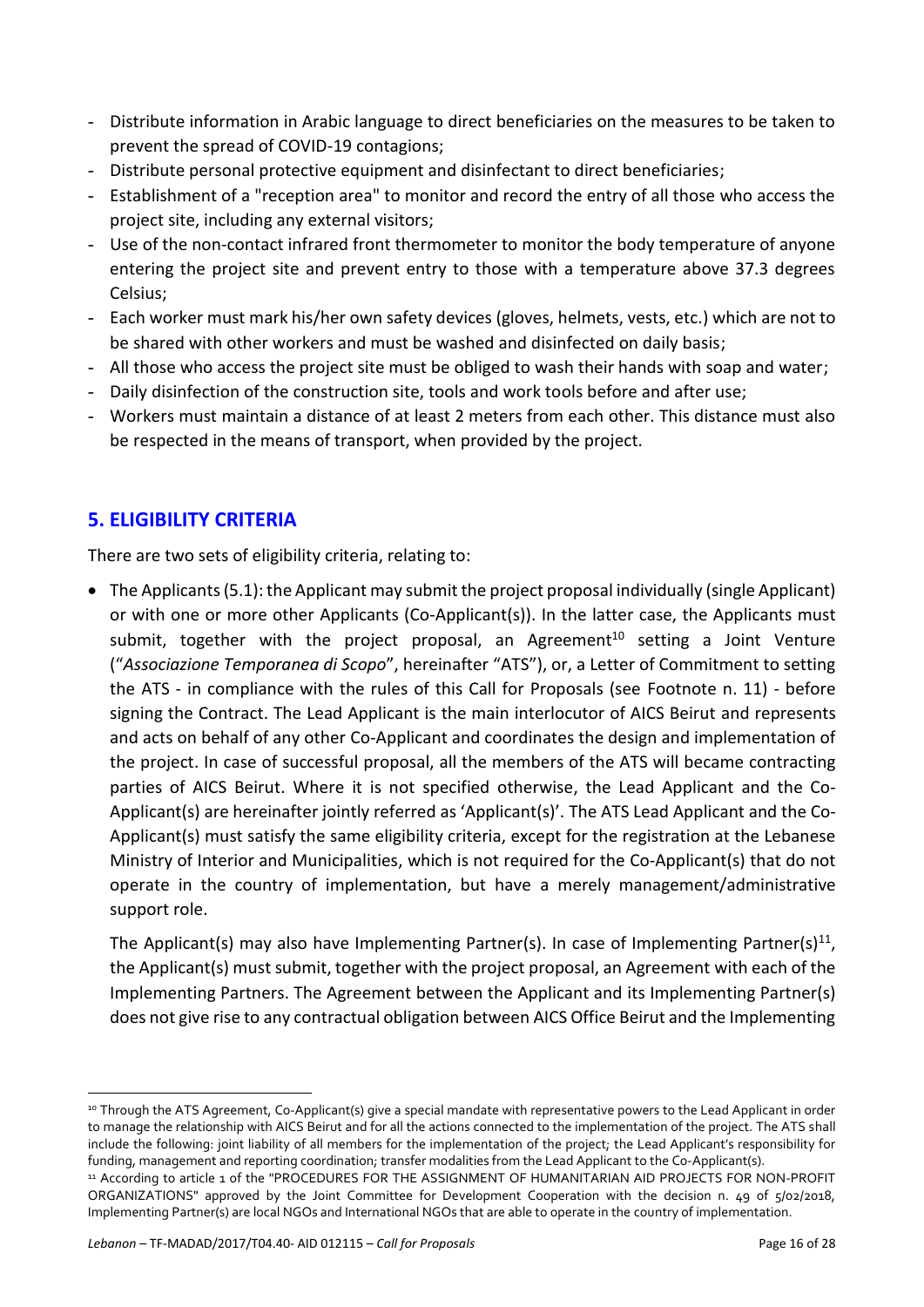Partner(s). Therefore, the Applicant who entered into the Agreement will be responsible for the Implementing Partner(s) towards the AICS Beirut<sup>12</sup>.

• The project proposals for which a grant may be awarded (5.2).

## <span id="page-16-0"></span>**5.1 Applicants criteria**

In order to be eligible for a grant, Single Applicants, Lead Applicants and Co-Applicants must:

- i) be a legal person and
- ii) be non-profit making (for non-profit making organization with an office in Italy, be also registered in the list pursuant to article 26, paragraph 3 of Law no. 125/2014 as amended) and
- iii) be a Non-Governmental Organisation (NGO) and
- iv) be established in<sup>13</sup> a Member State of the European Union or in countries eligible under EDF, DCI, ENI, IPA II, INSC, IcSP, PI and EIDHR funded programmes (see PRAG Annex a2a for the list of eligible countries) $14$  and
- v) be registered at the Lebanese Ministry of Interior and Municipalities and
- vi) previous experience in LRRD actions or in other types of humanitarian aid interventions and
- vii) previous experience in Livelihoods sector interventions and
- viii)Single Applicants, Lead Applicants and Co-Applicants may not participate in this Call for Proposals or be awarded a grant if they, or their Implementing Partner(s), are in any of the following situations:
	- a) it is bankrupt, subject to insolvency or winding-up procedures, where its assets are being administered by a liquidator or by a court, where it is in an arrangement with creditors, where its business activities are suspended, or where it is in any analogous situation arising from a similar procedure provided for under national laws or regulations;
	- b) it has been established by a final judgment or a final administrative decision that the economic operator is in breach of its obligations relating to the payment of taxes or social security contributions in accordance with the applicable law;
	- c) it has been established by a final judgment or a final administrative decision that the economic operator is guilty of grave professional misconduct by having violated applicable laws or regulations or ethical standards of the profession to which the economic operator belongs, or by having engaged in any wrongful conduct which has an

<sup>1</sup> 12 The Agreement between the Applicant(s) and the Implementing Partner(s) does not give rise to any contractual obligation between AICS Beirut and the Implementing Partner(s). Therefore, the Applicant(s) who entered into the Agreement will be responsible for the Implementing Partner(s) towards AICS Beirut. The aforementioned Agreement must include, among others, specific information regarding: activities, responsibilities, and budget of each one of the contracting parties (Applicant(s) and Partner); funding modalities between the Applicant(s) and the Implementing Partner; commitment by the Implementing Partner to comply with AICS procedures in carrying out the intervention, including the Guidelines for management and reporting of humanitarian aid projects pursuant to Annex A10 of the present Call for Proposals. **Budget allocated to Implementing Partner(s) cannot exceed 40% of the total amount of AICS contribution.** In the event that the applicant is an ATS, the agreement with the Implementing Partner must be signed by the Lead Applicant.

<sup>&</sup>lt;sup>13</sup> To be determined on the basis of the organisation's statutes, which should demonstrate that it has been established by an instrument governed by the national law of the country concerned and that its head office is located in an eligible country. In this respect, any legal entity whose statutes have been established in another country cannot be considered an eligible local organisation, even if the statutes are registered locally or a 'Memorandum of Understanding' has been concluded.

<sup>14</sup> With regard to Israeli entities, please follow Guidelines on the eligibility of Israeli entities and their activities in the territories occupied by Israel since June 1967 for grants, prizes and financial instruments funded by the EU from 2014 onwards (OJ C 205, 19.7.2013, p. 9).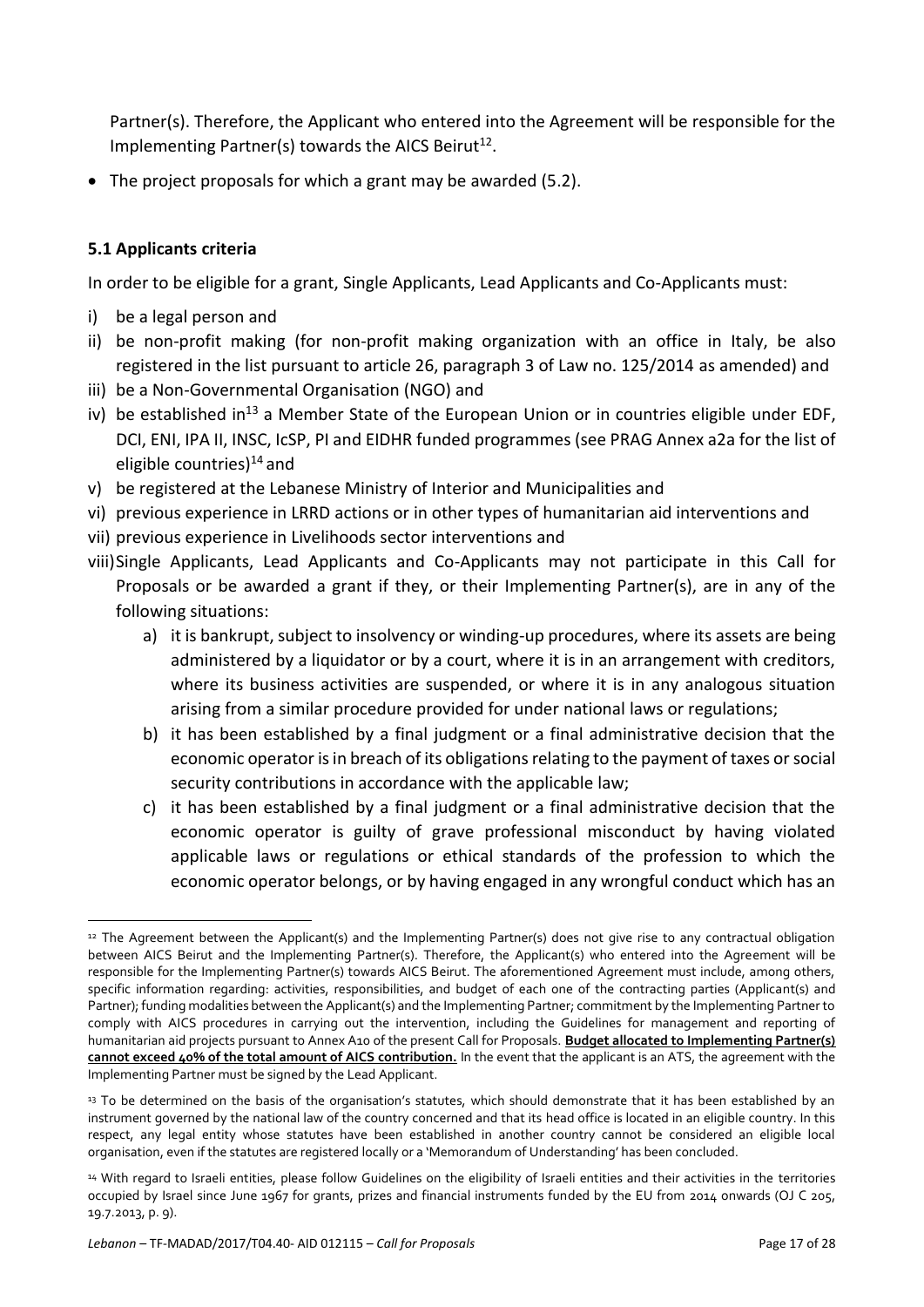impact on its professional credibility where such conduct denotes a wrongful intent or gross negligence, including, in particular, any of the following:

- 1. fraudulently or negligently misrepresenting information required for the verification of the absence of grounds for exclusion or the fulfilment of selection criteria or in the performance of a contract;
- 2. entering into agreement with other economic operators with the aim of distorting competition;
- 3. violating intellectual property rights;
- 4. attempting to influence the decision-making process of the contracting authority during the procurement procedure;
- 5. attempting to obtain confidential information that may confer upon it undue advantages in the procurement procedure;
- d) it has been established by a final judgment that the economic operator is guilty of any of the following:
	- 1. fraud, within the meaning of Article 3 of Directive (EU) 2017/1371 of the European Parliament and of the Council of 5 July 2017 on the fight against fraud to the Union's financial interests by means of criminal law and Article 1 of the Convention on the protection of the European Communities' financial interests drawn up by the Council Act of 26 July 1995;
	- 2. corruption, as defined in Article 4(2) of Directive (EU) 2017/1371 and Article 3 of the Convention on the fight against corruption involving officials of the European Communities or officials of Member States of the European Union, drawn up by the Council Act of 26 May 1997, and in Article 2(1) of Council Framework Decision 2003/568/JHA of 22 July 2003 on combating corruption in the private sector, as well as corruption as defined in the law of the country where the contracting authority is located, the country in which the economic operator is established or the country of the performance of the contract;
	- 3. conduct related to a criminal organisation referred to in Article 2 of Council Framework Decision 2008/841/JHA of 24 October 2008 on the fight against organised crime;
	- 4. money laundering or terrorist financing within the meaning of Article 1(3), (4) and (5) of Directive (EU) 2015/849 of the European Parliament and of the Council of 20 May 2015 on the prevention of the use of the financial system for the purposes of money laundering or terrorist financing, amending Regulation (EU) No 648/2012 of the European Parliament and of the Council, and repealing Directive 2005/60/EC of the European Parliament and of the Council and Commission Directive 2006/70/EC (Text with EEA relevance) of the European Parliament and of the Council78;
	- 5. terrorist-related offences or offences linked to terrorist activities, as defined in Articles 1 and 3 of Council Framework Decision of 13 June 2002 on combating terrorism 79, respectively, or inciting or aiding or abetting or attempting to commit such offences, as referred to in Article 4 of that Framework Decision;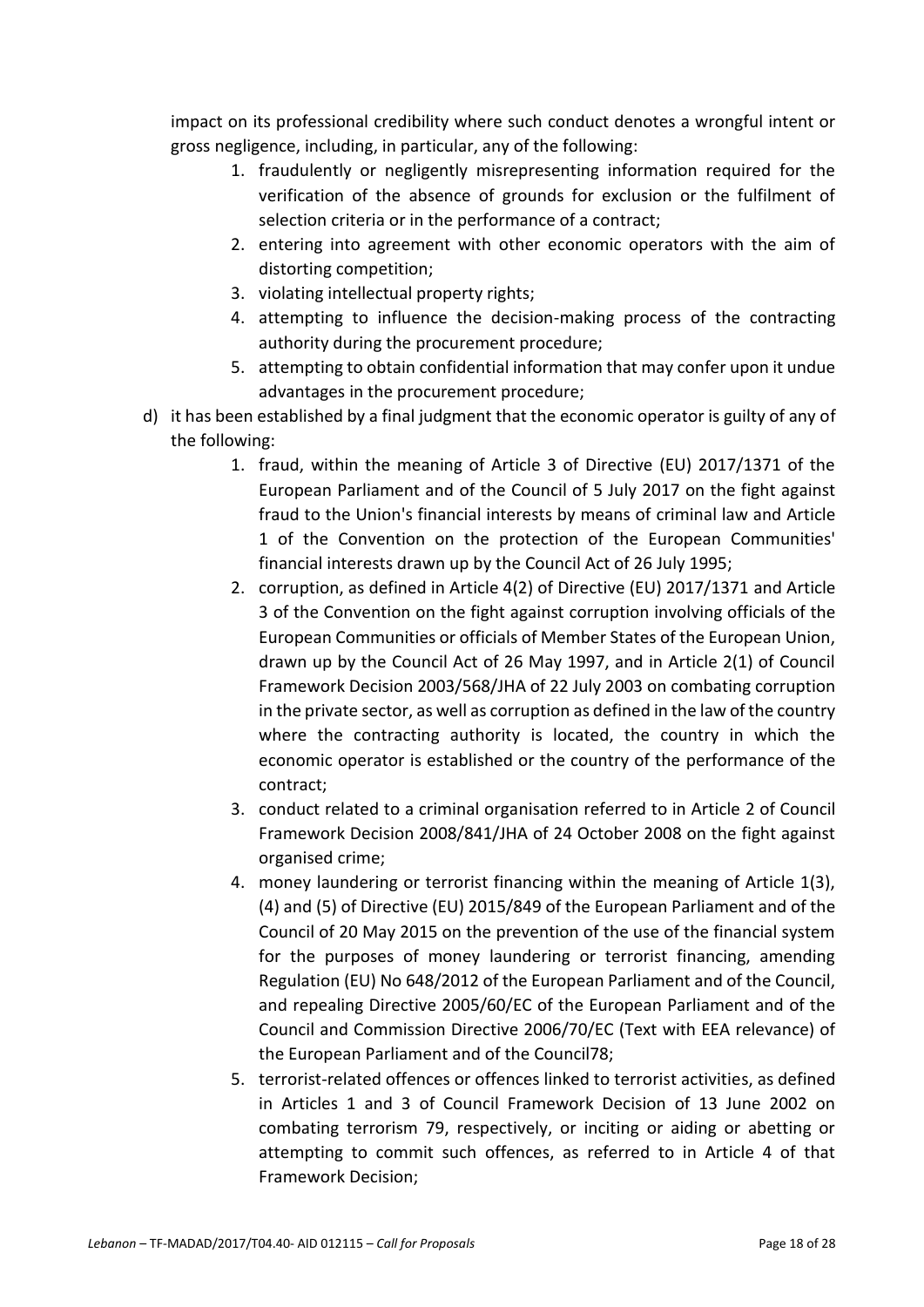- 6. child labour or other forms of trafficking in human beings as defined in Article 2 of Directive 2011/36/EU of the European Parliament and of the Council of 5 April 2011 on preventing and combating trafficking in human beings and protecting its victims, and replacing Council Framework Decision 2002/629/JHA80;
- e) the economic operator has shown significant deficiencies in complying with main obligations in the performance of a contract financed by the EU, which has led to the early termination of a legal commitment or to the application of liquidated damages or other contractual penalties or which has been discovered following checks and audits or investigations by an authorising officer, OLAF or the Court of Auditors;
- f) it has been established by a final judgment or final administrative decision that the economic operator has committed an irregularity within the meaning of Article 1(2) of Council Regulation (EC, Euratom) No 2988/95 of 18 December 1995 on the protection of the European Communities financial interests.
- g) it has been established by a final judgment or final administrative decision that the person or entity has created an entity under a different jurisdiction with the intent to circumvent fiscal, social or any other legal obligations of mandatory application in the jurisdiction of its registered office, central administration or principal place of business.
- h) it has been established by a final judgment or final administrative decision that an entity has been created with the intent provided for in point (g).
- ix) Single Applicants, Lead Applicants and Co-Applicants may not participate in this Call for Proposals or be awarded grants if:
	- a natural or legal person who is member of the administrative, management or supervisory body or has power of representation, decision or control on them or their Implementing Partner(s) is in a situation listed in points c) to h);
	- a natural or legal person that assumes unlimited liability for the debts of them or their Implementing Partner(s) is in a situation listed in points a) or b);
	- a natural or legal person who is essential for the award or for the implementation of the legal commitment and is in a situation referred to in point c) to h).

# In this respect, Single Applicants, Lead Applicants and Co-Applicants and their Implementing Partner(s) are obliged to declare that are not in one of the above listed exclusion situations (xiii and ix) through a signed Annex2 and Annex2bis.

x) Single Applicants, Lead Applicants and Co-Applicants may not participate in this Call for Proposals or be awarded grants if they, or their Implementing Partner(s), are included in the lists of EU restrictive measures<sup>15</sup>.

**.** 

<sup>15</sup> The updated lists of sanctions are available at [www.sanctionsmap.eu.](http://www.sanctionsmap.eu/) Please note that the sanctions map is an IT tool for identifying the sanctions regimes. The source of the sanctions stems from legal acts published in the Official Journal (OJ). In case of discrepancy between the published legal acts and the updates on the website it is the OJ version that prevails.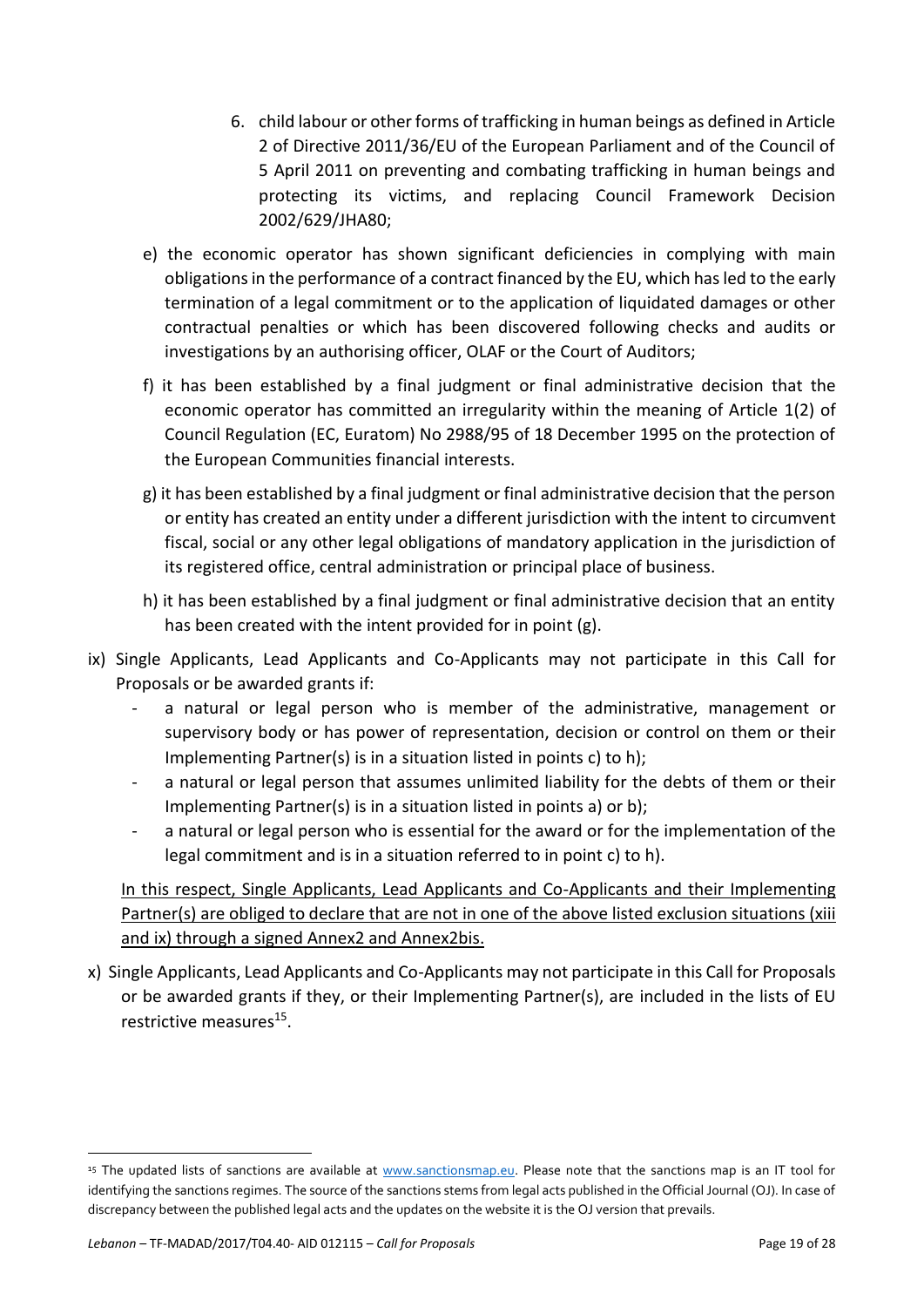### <span id="page-19-0"></span>**5.2 Project proposals criteria**

- i) Maximum duration of the project activities: seven (7) months;
- ii) Compliance with the indications of paragraph 4 of the present document;
- iii) Agreement signed between the Municipality and/or Union of Municipalities involved in the project and the Applicant(s) $16$ ;
- iv) Letter of Intent of the Ministry of Social Affairs;
- v) Funding requested to AICS not exceeding Euro 1.200,000.00 both for project proposals submitted by a single NGO, and for project proposals submitted by the NGO with an ATS;
- vi) Each NGO organization can only present one (1) project proposal within this *Call for Proposals*, regardless of its role (whether it is a Single Applicant, Lead Applicant or Co-Applicant). The submission of more than one proposal by the same NGO is therefore a reason for exclusion in all the above-mentioned cases.

# <span id="page-19-1"></span>**6. DATA PROTECTION**

In accordance with the provisions of EU Regulation no. 2016/679 regarding the General Data Protection Regulation (GDPR), the AICS office provides the following information for the processing of personal data that will be acquired during the procedure.

#### Purpose of data processing

The data provided by the participants regarding the procedure are collected and processed by AICS in order to verify the existence of the requisites required by law for the purposes of participating in the comparative procedure and in particular for the purpose of verifying administrative and technical-economic skills, as well as for the purposes of awarding by fulfillment of specific legal obligations deriving from European and national legislation on comparative procedures.

The data provided by the participants in the procedure, whom the contract shall be awarded to, is acquired by AICS in order to stipulate the Contract for the fulfillment of the related legal obligations, as well as for the management, economic, and administrative execution of the Contract.

All data acquired by AICS may also be processed for study and statistical purposes in compliance with the rules laid down by the GDPR.

#### Legal basis and nature of the assignment

Each Applicant is required to provide the data required by this Call for Proposals to AICS according to legal obligations deriving from European and national legislation on comparative procedures. The refusal to provide the data requested by the present Call could determine, depending on the case, the impossibility of admitting or excluding the Applicant to participate in the procedure or the forfeiture of any award, as well as the impossibility of stipulating the Contract.

#### Nature of the processed data

**.** 

<sup>&</sup>lt;sup>16</sup> The relevant approval documentation can have a later date than the publication of the Call for Proposals, but necessarily preceding the project proposal submission.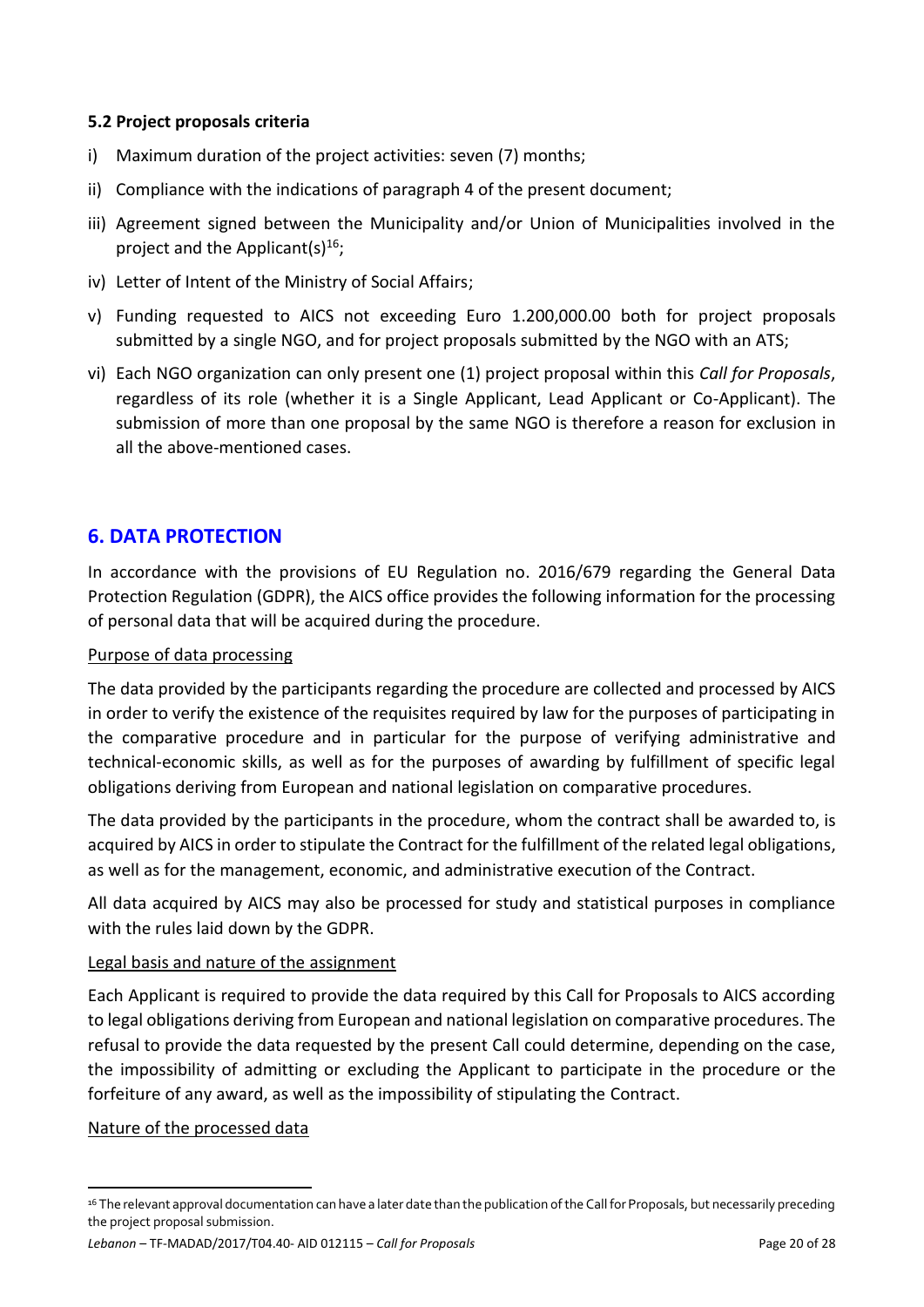The data being processed for the above specified purposes are of the following nature; i) common personal data (e.g. personal data and contact details); ii) data relating to criminal convictions and offenses (so-called "judicial") referred to in art. 10 of EU Regulation, for the sole purpose of evaluating the possession of the requirements and qualities provided for by the applicable legislation in force for the purposes of participation in the procedure and awarding.

### Methodologies of data processing

The data will be processed by AICS in order to guarantee the necessary security and confidentiality and may be implemented by using guidelines, paper-based, information technology, and telematic tools suitable for processing the data in compliance with the security measures provided for by the EU Regulation.

### Scope of communication and dissemination of data

The data may be:

- processed by AICS staff who take care of the comparative procedure and the stipulation and execution of the Contract, by the staff of other offices of the same Administration who carry out related activities, as well as by the offices of the same Administration dealing with activities related to study and statistical purposes;
- communicated to independent collaborators, professionals, consultants, who provide consultancy or assistance to AICS in relation to the tender procedure and the Contract, as well as to communicate any legal proceedings, or for sector studies or statistical purposes;
- communicated to any external organizations part of the Evaluation Committee that will be established;
- communicated, where required by law and by this Call, to the MAECI, as a supervisory Administration;
- communicated to other organizations participating in the procedure requesting access to the documents of the comparative procedure pursuant to and within the limits of the provisions of law no. 241;
- communicated, where required by law, to the National Anti-Corruption Authority;
- transmitted to international organizations to fulfill legal obligations; in this case the transfer shall take place in compliance with the provisions of the EU Regulation;
- by participating in this procedure, the Applicant acknowledges and agrees to the publication of the data and documents for which the law requires publication in fulfillment of the obligations on administrative transparency.

#### Data retention period

The data of the successful Applicants are kept for a period of ten years regarding any intervened action starting from the conclusion of the contractual relationship. As for the data of the unsuccessful Applicants, they are kept as long as the terms of appeal and adopted measures as part of the procedure are pending. The terms remain suspended in the event of a conflict.

#### Rights of the Applicant and of the "interested" individuals

By "interested" individual, it is meant any natural person whose data are transferred by the Applicant to AICS.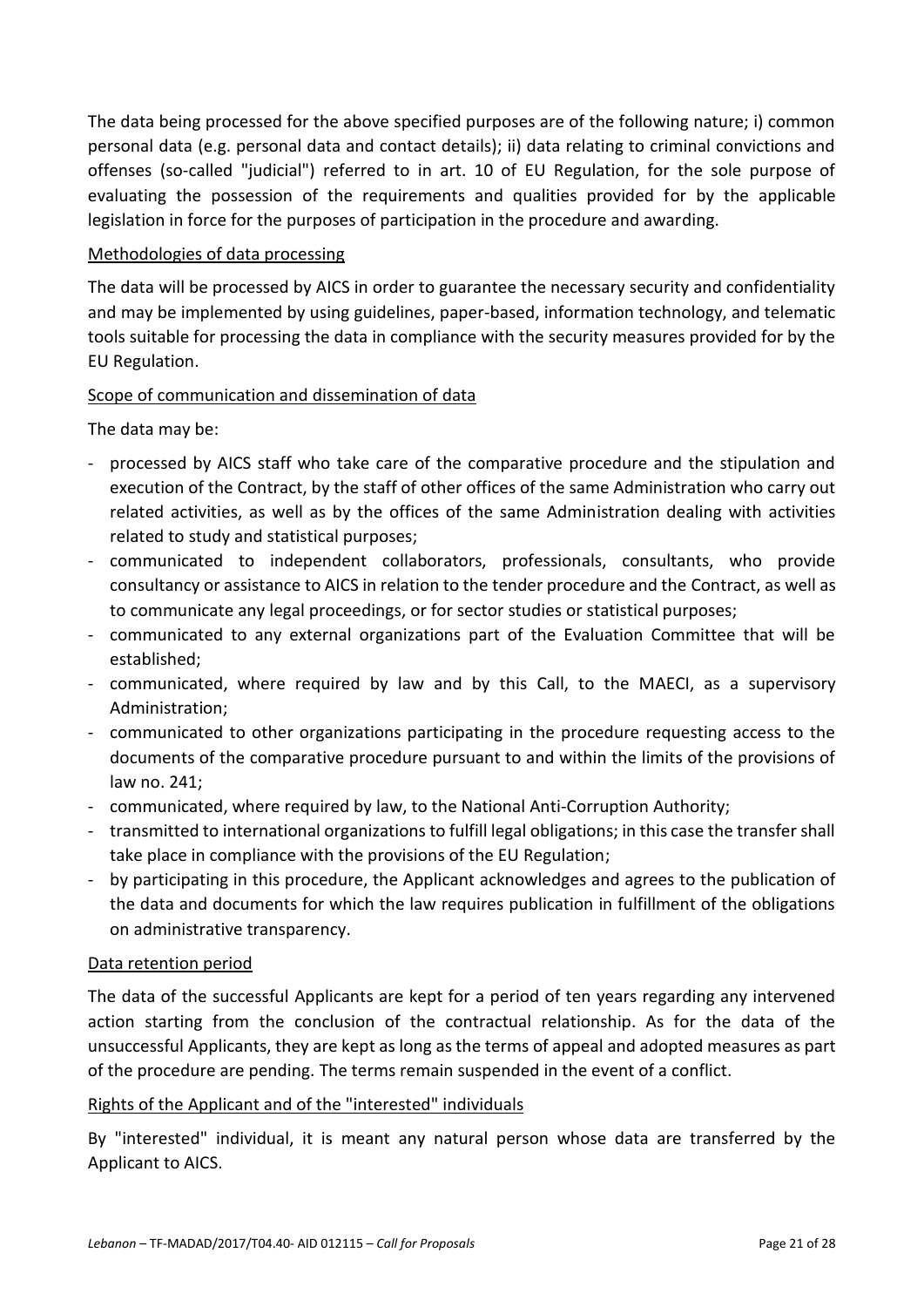The interested individual is granted the rights referred to in Articles 15 to 23 of the EU Regulation. In particular, the interested individual has the right to:

- i) obtain the confirmation, at any time, as to whether or not personal data is being processed;
- ii) access the personal data to know: the purpose of the processing, the category of processed data, the recipients or categories of recipients to whom the data are or will be communicated, the data retention period or the criteria used to determine this period;
- iii) request, and if necessary obtain, the rectification, and where possible the cancellation or the limitation of the action and finally they can oppose for legitimate reasons to their action;
- iv) right to data portability, which will be applicable within the limits of art. 20 of the EU regulation.

### The Data Controller and the Data Protection Officer

The Data Controller is the Italian Agency for Development Cooperation (AICS), based in Via Salvatore Contarini, n. 25 – 00135 Roma, represented by Mr. Luca Maestripieri, Head of the Agency.

The Data Protection Officer is Mr. Francesco Renda, to whom questions and requests for information may be addressed: [dpo@aics.gov.it.](mailto:dpo@aics.gov.it)

The Data Processor has been nominated by AICS.

#### Complaint procedures

A complaint may be submitted to: [dpo@aics.gov.it](mailto:dpo@aics.gov.it) and [protocollo.aics@pec.aics.gov.it.](mailto:protocollo.aics@pec.aics.gov.it) Alternatively, a complaint may be submitted to the Italian Data Protection Authority ("*Garante per la protezione dei dati personali")*, based in Piazza di Monte Citorio, n. 121 – 00186 Roma, email: [garante@gpdp.it,](mailto:garante@gpdp.it) PEC: [protocollo@pec.gpdp.it.](mailto:protocollo@pec.gpdp.it)

#### Approval of personal data processing

With the presentation of the project proposal, the legal representative of Applicants acknowledges and expressly consents the processing of any personal data contained within the documentation submitted during the tender.

Applicants undertake to fulfill the obligations required by current legislation, information and acquisition of consent of the natural persons ("interested" individuals), to which the personal data provided in this procedure refer, with particular reference to the methodologies of processing such personal data by AICS for the above purposes.

## <span id="page-21-0"></span>**7. PROJECT PROPOSAL DOCUMENTATION**

The project proposal must provide all the necessary information to allow the correct evaluation. It must therefore include the following duly completed documents:

- a) Project Proposal Template (Annex A1) in PDF and Word format. In case of discrepancy between the two formats, the PDF version shall prevail;
- b) Substitute Statement of Certification Template pursuant to art. 43 and 46, paragraph 1, lett. i) of the Presidential Decree 445/2000 (Annex A2 and Annex A2bis in case of Implementing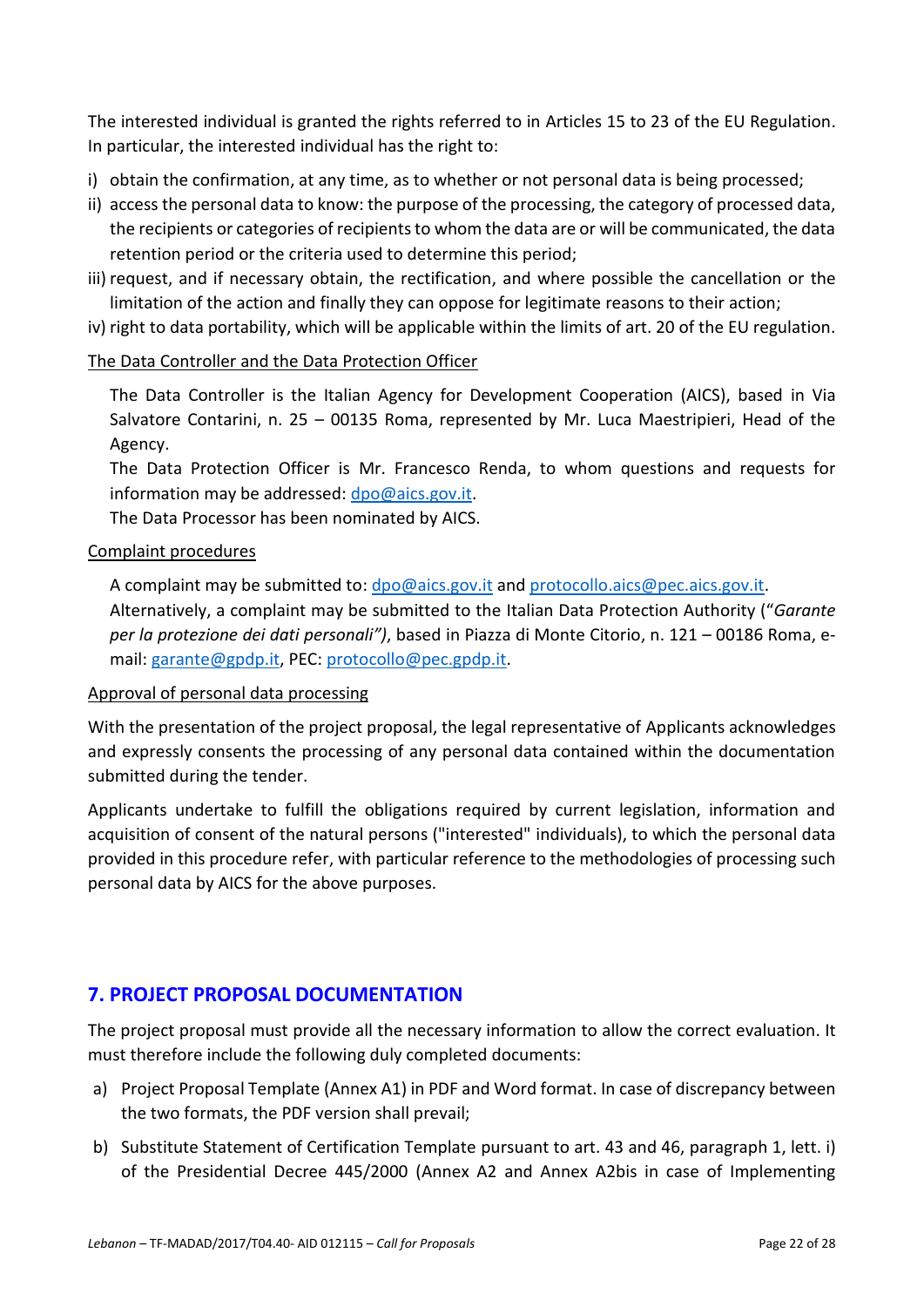Partner(s))<sup>17</sup>. Annex A2 must be submitted by each Applicant (Single Applicant, Lead Applicant, Co-Applicant) and Annex A2bis by each one of their Implementing Partner(s), if any;

- c) Financial Plan Template (Annex A4) in PDF and Excel format. In case of discrepancy between the two formats, the PDF version shall prevail;
- d) Terms of Reference<sup>18</sup> of the project management staff;
- e) Documentation relating to previous LRRD projects or other types of humanitarian aid actions carried out by the Applicant(s). This documentation, in the form of a substitutive declaration of certification, pursuant to Presidential Decree no. 445/2000 as amended, signed by the NGO's legal representative, must be presented by each Applicant (Single Applicants, Lead Applicants Co-Applicants);
- f) Documentation relating to previous Livelihoods projects carried out by the Applicant. This documentation, in the form of a substitutive declaration of certification, pursuant to Presidential Decree no. 445/2000 as amended, signed by the NGO's legal representative, must be presented by each Applicant (Single Applicants, Lead Applicants Co-Applicants);
- g) Documentation evidencing registration at the Lebanese Ministry of Interior and Municipalities;
- h) Agreement on the project between Municipalities and/or Union of Municipalities and the Applicant(s);
- i) Letter of Intent from MoSA;
- j) Agreement with each one of the Implementing Partners *(if any)*;
- k) Documentation certifying the commitment to finance the project by any third parties cofinancers;
- I) In case of a project presented by an NGO not registered in the list pursuant to article 26, paragraph 3 of Law no. 125/2014 as amended, the following documentation must also be submitted: Documentation certifying the legal establishment and compliance with the legislation in force in the country of origin;
- m) In case of a Joint Venture, the following documentation must also be submitted: Agreement setting the ATS, or, the relevant Letter of Commitment to setting the ATS before the stipulation of the Contract, signed by the legal representatives of the Applicant(s). The Agreement

<sup>1</sup> <sup>17</sup> It should be noted that Project Proposals (annexes A1) submitted by an ATS (or a potential ATS) must mention that the Lead Applicant is part of an ATS, as well as names and backgrounds of the other members of the ATS (Co-Applicant(s)). At the bottom of page 1 of annex A1 must specify only information about the Lead Applicant, who represents the ATS towards AICS Beirut. If the ATS is already established (i.e. ATS Agreement attached to the project proposal), the project proposal must be signed only by the Lead Applicant; if not (i.e. ATS Letter of Commitment attached to the project proposal), the project proposal must be signed by all NGOs who committed to be part of the ATS.

<sup>&</sup>lt;sup>18</sup> The ToR must be strictly pertinent to the Project and contain a punctual and final change of classification of the duties provided for the expatriate or local professional figure in question. The ToR are not required for professionals with purely executive tasks such as e.g. secretarial staff. Furthermore, they must include indications concerning: (i) the required level of education and the years that have elapsed since the issuance date; (ii) any other qualifications; (iii) degree of foreign language(s) knowledge; (iv) degree of work experience in the field of professional competence; (v) degree of experience in cooperation actions, in particular emergency actions in developing countries or in other countries potentially benefiting from these interventions. The CVs must be sent before the signature of the Contract. The submission of CVs is necessary in order to verify the comparability of the professional qualifications and experiences of the staff for the management of the project, both local and expatriate, with the indications mentioned in the Terms of Reference. The submission of the CV is not necessary for professionals with merely executive tasks, such as e.g. secretarial staff. The AICS office reserves the right not to accept those CVs that do not correspond to what is specified in the ToR.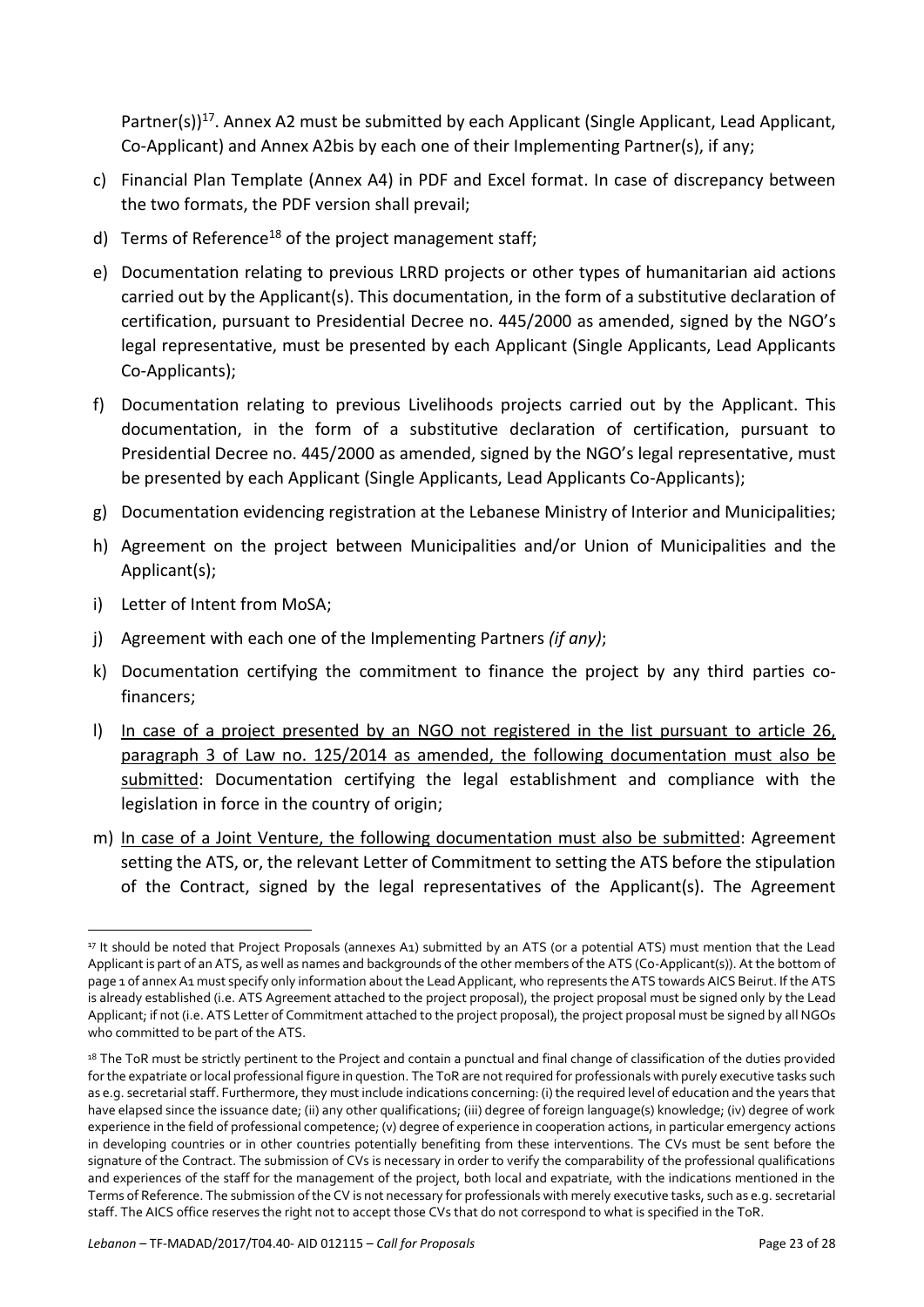establishing ATS must have the form of an Agreement authenticated by a notary. The costs incurred for the stipulation of the ATS are not eligible.

# <span id="page-23-0"></span>**8. SELECTION, EVALUATION, AND APPROVAL OF PROJECT PROPOSALS**

AICS Beirut Office is responsible for the selection, evaluation and approval of the project proposals.

The project proposals (drafted according to the model referred to in Annex A1 and completed with the documentation indicated in the previous paragraph) must be submitted by the Applicant(s) within and **no later than**, **under penalty of exclusion, at 04:00 p.m. (local time) of 03 August 2021** by certified email (PEC) specifying in the object "acronym\_of\_the\_applicant TFMADAD/2017/T04.40 AID012115" at the following address: beiru[t@pec.aics.gov.it](mailto:@pec.aics.gov.it)

and informing of the occurred delivery, with a separate e-mail, to: [infolebanon@rscp-madad.org.](mailto:infolebanon@rscp-madad.org)

Attest the date and time of the certified PEC email address: beiru[t@pec.aics.gov.it](mailto:@pec.aics.gov.it)

**N.B.:** Any request for clarification can be sent to the same certified e-mail address (PEC) within and no later than 17 July 2021, informing also with a separate e-mail to: [infolebanon@rscp-madad.org.](mailto:infolebanon@rscp-madad.org)

The Frequently Asked Questions (FAQ) will be published on the websites of AICS Beirut Office (https://beirut.aics.gov.it/home-ita/opportunita/bandi/) and of RSCP [\(https://rscp](https://rscp-madad.org/en/Grants)[madad.org/en/Grants\)](https://rscp-madad.org/en/Grants) by 22 July 2021.

**Within 1 (one) business day** of the deadline for submitting the project proposals, an internal evaluation Committee is appointed by a special decree of the Director of AICS Beirut. Such Committee is composed of a President and a Secretary, both non-voters, and an odd number of voting members. The members of the Committee must have adequate skills and before accepting the nomination, they must sign a statement of non-existence of incompatibility causes, abstention or conflicts of interest. The Committee is composed by the staff working at the headquarters and/or at the Foreign Offices of the Agency, with the exception of the head of the Foreign Office who cannot be part of this Committee, either as president nor as a member. If these persons are not available, staff on duty at the local Italian diplomatic mission may also be part of the Committee, upon agreement with the Head of Mission. However, if the nature of the initiative to be entrusted requires specific professional skills not present in the Agency, or the number of received proposals makes it necessary, staff outside the Administrative office may be part of the Committee.

The Committee may form working groups, consisting of at least two members, in order to divide the proposals' evaluation. The groups submit their evaluation for discussion to the Committee, which is held in a plenary session to assess the score for each proposal.

The Secretary carries out the administrative verifications on the participants and on the received proposals based on the eligibility criteria established by the *Call for Proposals*, and conveys to the Committee the list of proposals admitted to the evaluation and the reasons for any exclusion.

The following are grounds for exclusion:

- Failure to comply with modalities (templates and maximum number of proposals included) or deadline for the project proposals submission;
- Lack of eligibility criteria pursuant to art. 5;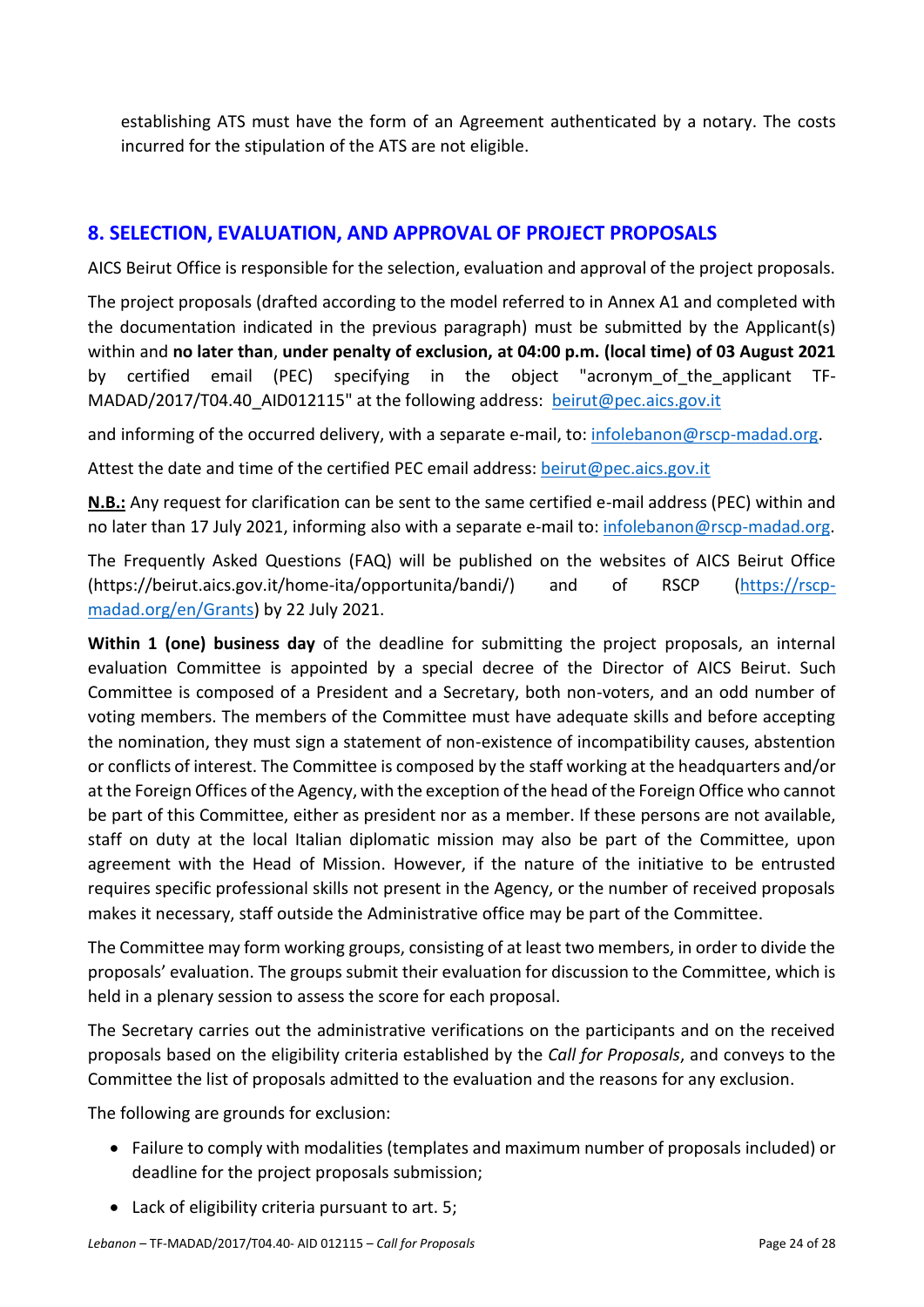• Failure to present even one of the documents required by the previous art. 7.

AICS may request additional documentation only in case of material errors that do not alter the contents of the proposal. Failure to sign the project proposal and the declarations pursuant to the Presidential Decree n<sup>o</sup> 445/2000 by the Applicant(s) in any case entails the exclusion of the proposal from the procedure.

The Committee, having acquired the documentation, validates the results of the administrative verifications.

The evaluation results on the eligibility criteria are communicated to all participants within **1 (one) business day** of the Committee decision. [Any](https://context.reverso.net/traduzione/inglese-italiano/in+the+event+of+disputes) objections to the evaluation results on the eligibility criteria must be made within **2 (two) business days** of receipt of the Committee communication. The Committee will respond to the claims within **2 (two) business days**.

Proposals that have passed the verification phase of the eligibility criteria are evaluated, also through field visits, and classified based on priority areas by the Committee, attributing to each an overall score resulting from the sum of the scores assigned to each parameters of the evaluation (Annex A3).

The Committee evaluates and classifies the project proposals deemed eligible (those which have passed the minimum weighted score threshold of **80/100** and may comment on all proposals deemed eligible - in order to ensure that the set of interventions represents an integrated and harmonious whole, increasing the results and impact of the Program - within **14 (fourteen) business days** of the appointment decree date.

In the evaluation of the project proposal, particular emphasis is given to the following:

- Professional capacity in the implementation of projects in the same area and sectors of intervention, as part of initiatives funded by the Italian Cooperation or other donors of the Lebanon Crisis Response Plan (items 1.1 and 1.2 of the evaluation grid - Annex A3);
- Comprehensive analysis of needs, with specific data and information on the sectors and areas of intervention (item 2.2.2 of the evaluation grid - Annex A3);
- Clear identification and involvement of the beneficiaries and other stakeholders in the formulation phase of the project proposal (item 2.2.3 of the evaluation grid - Annex A3);
- Realistic chronogram and sufficiently detailed work plan, as well as clear definition of an effective and practical monitoring plan (items 3.5 and 3.8 of the evaluation grid - Annex A3);
- Capacity to implement economies of scale with resources from other sources, such as to keep the sum of macro-items B, C, E and E bis of the Financial Plan - Annex A4 - within 25% (item 5.4 of the grid evaluation - Annex A3);
- Presence of monetary co-financing that represent an added value for the project proposal (item 5.5 of the evaluation grid - Annex A3).

The communication of the evaluation results to all participants must take place **within 2 (two) business day** of the approval of the final proposals.

The above-mentioned comments made by the Committee must be incorporated **within 3 (three) business days** of the communication date. The Committee carries out the final evaluation based on the parameters of the evaluation grid, **within 4 (four) business days** of their final submission, and attributing to each a score and compiling a ranking of the proposals.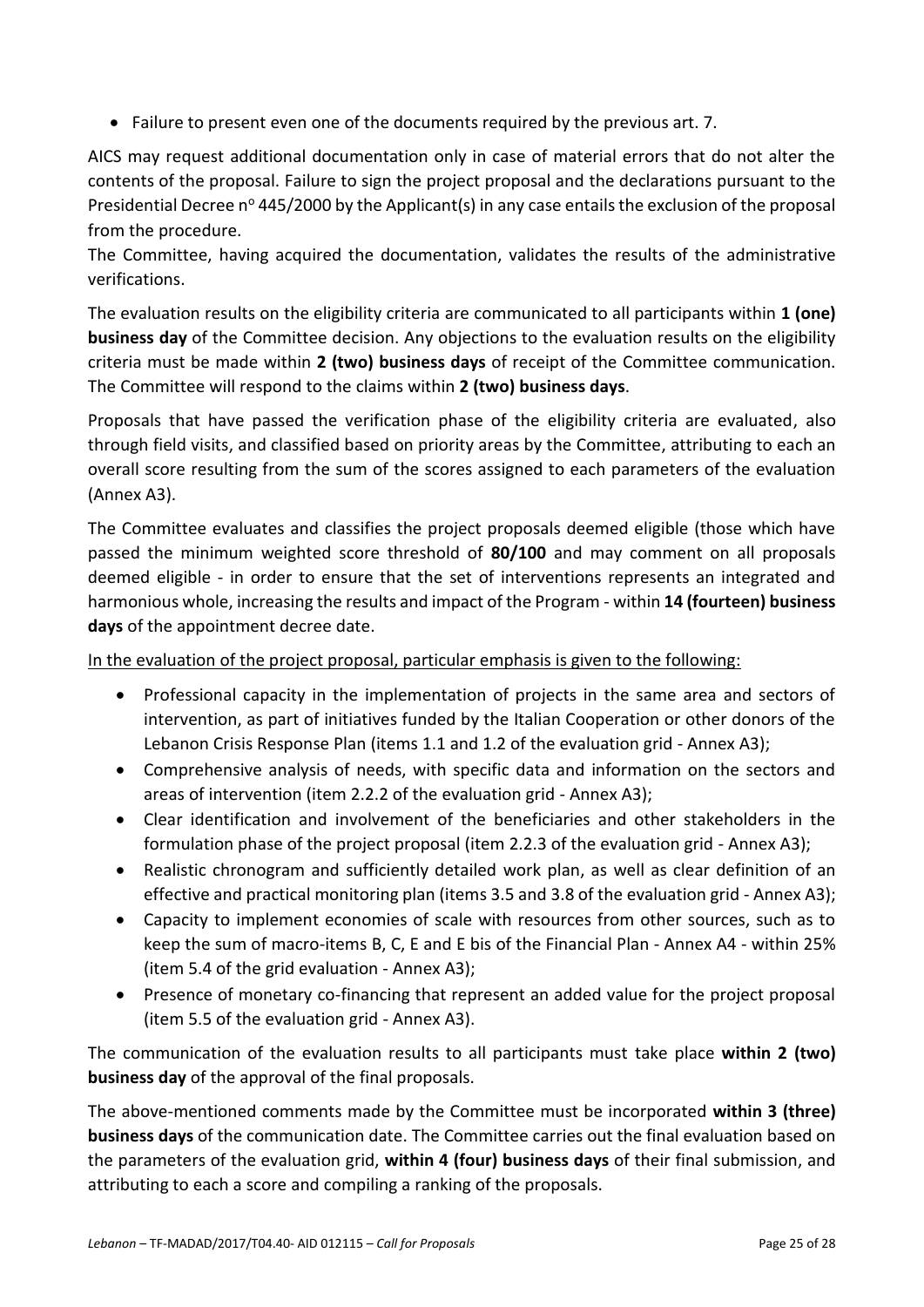The communication of the final evaluation results to all participants must take place **within 1 (one) business day** of the approval of the final proposals.

In the case of approval of a project submitted by an organization not registered in the list pursuant to art. 26, paragraph 3, of Law  $n^{\circ}$  125/2014, AICS Beirut requests the competent Italian diplomatic mission for a favorable political and security opinion on the organization. The diplomatic mission provides its opinion within a maximum period of **7 (seven) business days** of receipt of the request.

The approved proposals will be financed according to the procedures in force (art. 9) and within the limits of funds available under the Call for Proposals and according to the ranking order. There will be no funding for initiatives that are placed in the ranking for which the residual funds are not sufficient to cover the entire requested contribution.

The Contract must be stipulated within **30 (thirty) business days** of the date of the Assignment letter signature.

The list of selected projects is published, within **15 (fifteen) days** from the final approval of the projects, on the AICS Beirut website [\(www.beirut.aics.gov.it\)](http://www.beirut.aics.gov.it/) and of RSCP website [\(https://rscp](https://rscp-madad.org/en/Grants)[madad.org/en/Grants\)](https://rscp-madad.org/en/Grants).The list indicates for each project: the applicant, the title, the sector of intervention and the amount of the contribution.

# <span id="page-25-0"></span>**9. FINANCING PROCEDURE**

The financing of the projects is divided into three successive phases:

## I. Signature of the Assignment Letter

The Assignment Letter is the document with which AICS certifies that the proposal has been deemed eligible for funding and with which the selected organization undertakes to carry out the action as indicated in the documentation enclosed therein, as well as to present the necessary documentation for the stipulation of the Contract. The Assignment Letter must be signed by the NGO for acceptance.

## II. Presentation of the documentation necessary for the stipulation of the Contract

Only after the signature of the Assignment Letter, the selected organization can prepare the additional documentation.

*The following documentation must be sent to the AICS Headquarter Office:*

• In the case of projects with an amount higher than 150,000.00 (one hundred and fifty thousand/00) Euros: necessary documentation for the release of the anti-mafia certification foreseen by art. 4 of the Contract. For the projects presented as ATS, each of the NGOs members of the Association must present the anti-mafia documentation;

## *The following documentation must be sent to AICS Beirut:*

- CV and statement of exclusivity of the project management staff;
- Dedicated Bank account number for the project in the country of implementation or in Italy/country of origin. *To be noted that in case of opening of a dedicated bank account in Italy*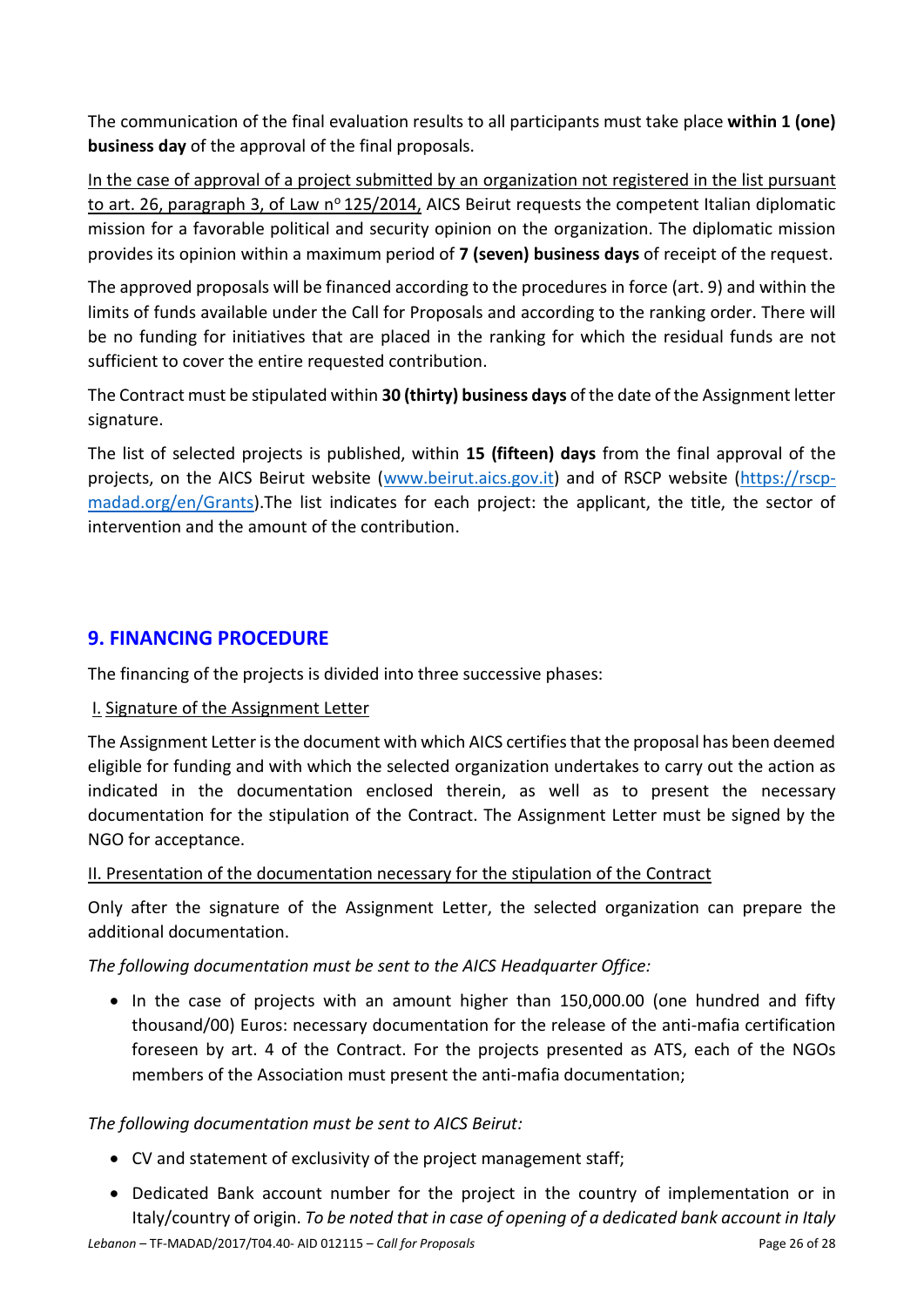*or other country of origin, the transfer of funds must in any case take place from that bank account (previously authorized by AICS) to a local dedicated bank account specifically dedicated to the project (previously communicated and authorized by AICS), in order to allow the correct traceability of transfers.* Transfers to third party accounts are not allowed, unless indicated in the Addendum of the Contract (Annex A8bis);

- Registration in Louise platform;
- The Agreement establishing the ATS, in the event that the Letter of Commitment to set up the ATS before the stipulation of the Contract has been submitted as an annex to the project proposal;
- Delegation of signature powers and authorization to operate the bank account of the local project in favor of the Project Manager;
- In case of an advance payment request, a guarantee covering the 30% (thirty percent) of the advance amount.

## III. Stipulation of the Contract

The Contract is the agreement between AICS Beirut and the NGO(s) that regulates the implementation methodologies of the initiative, payments, reports, other conditions, and the subscription of which represents the formal start of the activities and, consequently, the eligibility of expenses and the duration of the action.

The advance payment, if requested, will be disbursed upon presentation of a guarantee for an amount equal to 30% (thirty percent) of the advance payment pursuant to art. 26, paragraph 4, of the Law no. 125 dated 11/08/2014, and subsequent amendments and within the deadline that will be indicated in the Contract (Annex A8 of this Call for Proposals).

If the applicant is an NGO registered in the list pursuant to art. 26, paragraph 3, of Law  $n^{\circ}$  125/2014, the guarantee must be, at the applicant's choice, issued in Italy by banking or insurance companies that meet the solvency requirements established by the laws governing their respective activities or issued by financial intermediaries duly registered, referred to in art. 106 of the legislative decree n<sup>o</sup> 385 dated 01/09/1993, which exclusively or mainly carry out the issue of guarantees and which are audited by an auditing firm duly registered pursuant to art. 161 of Legislative Decree n<sup>o</sup> 58 dated 24/02/1998 and which have the minimum solvency requirements required by current Italian banking insurance legislation.

If the applicant is an organization not registered in the above-mentioned list (since it does not have an operational office in Italy), the guarantee must be issued by banking or insurance companies that meet solvency requirements equivalent to those considered by Italian banking and insurance legislation.

The management and reporting procedures are indicated in Annex "A10 - Guidelines for management and reporting of humanitarian aid projects".

The interim and final reports of the projects carried out within the Program TF-MADAD/2017/T04.40 AID 012115 must be drawn up using the standard English format "Attachment A11bis - Interim and final Report model "(aka Common 8 + 3 Template), agreed with other donors, together with "Annex A11ter - Financial Report model". This format was tested within the Grand Bargain Working Group on the harmonization and simplification of reporting formats for humanitarian aid programs. Italy's